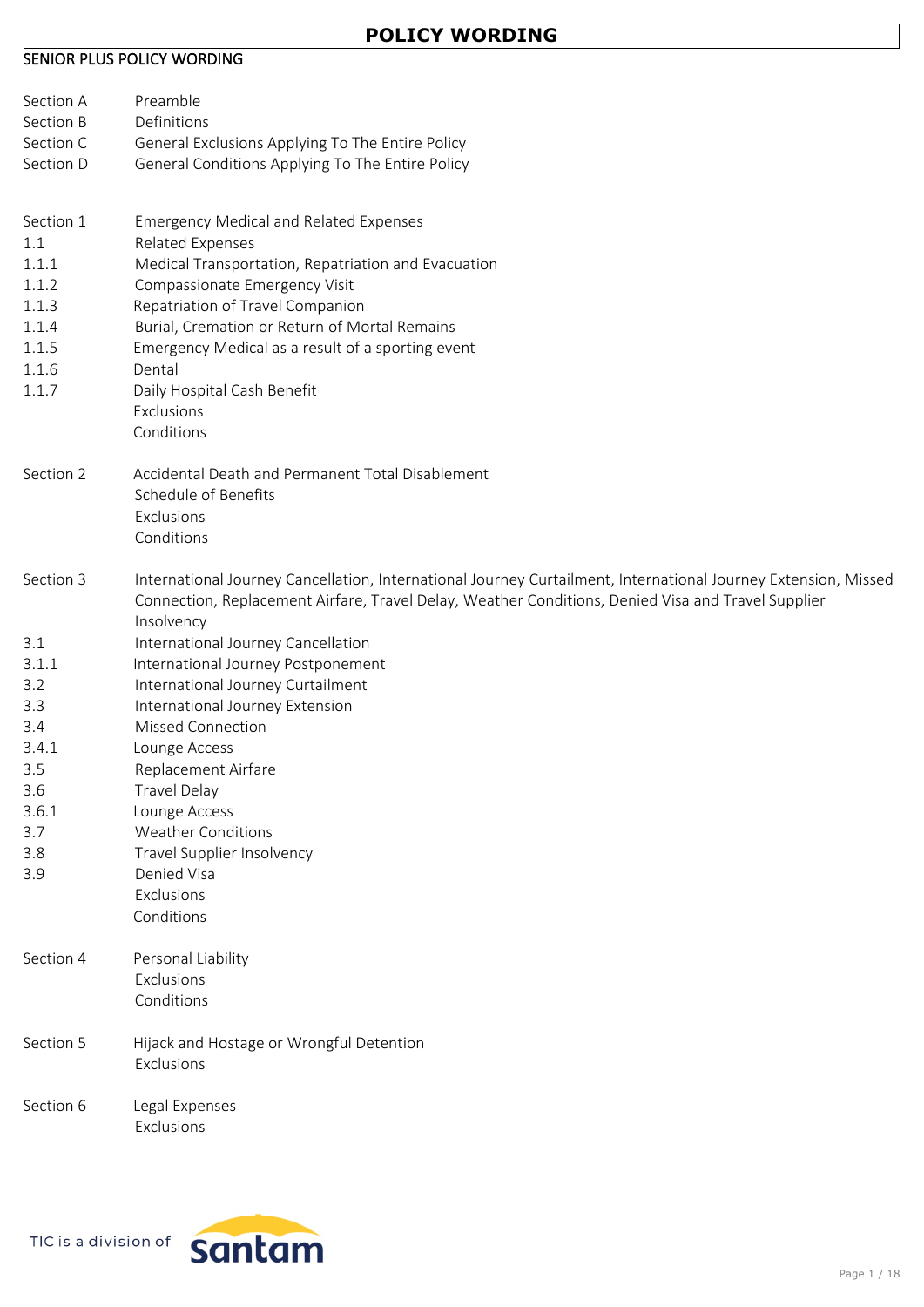| Section 7 | Luggage, Cash and Travel Documents |
|-----------|------------------------------------|
| 7.1       | Luggage                            |
| 7.2       | Cash and Travel Documents          |
|           | <b>Exclusions</b>                  |
|           | Conditions                         |
| Section 8 | Luggage Delay<br>Exclusions        |

Section 9 Emergency Services

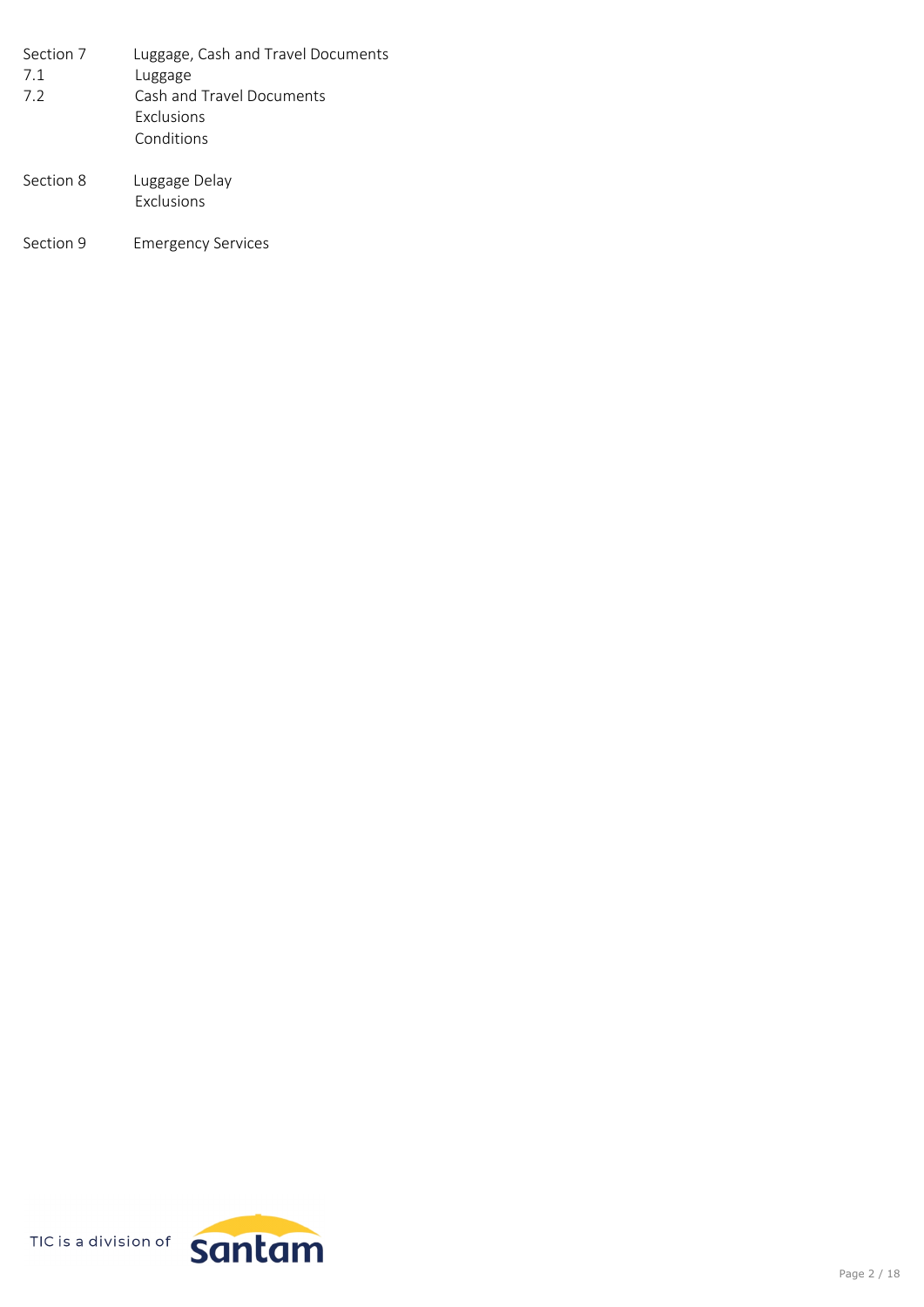### **SECTION A: PREAMBLE**

- 1. Following payment of premium and receipt thereof by Us or an Agent appointed by Us, We will insure You for the benefits subject to the terms, conditions, exclusions and Limits of Liability as detailed in this policy and Schedule of Insurance whilst on an International Journey.
- 2. The Schedule of Insurance and policy wording must be read together as one document.
- 3. Benefits are limited to the amount as shown in Your Schedule of Insurance.
- 4. We have the option to either arrange direct settlement with the Service Provider, reimburse You, replace or repair (or any combination of these) when compensating You.
- 5. In respect of an International Journey Cancellation (Section 3.1) cover commences on the date of issue of Your policy but no earlier than 1 (one) year prior to Your departure.
- 6. Travel dates may be amended prior to departure, up to 1 (one) year from the original departure date.

### **SECTION B: DEFINITIONS**

For the purpose of this policy the following definitions apply:

- 1. Assistance Company:- The Company whom We have authorised to assist, coordinate and negotiate claims.
- 2. Bankruptcy:- The filing of a petition for voluntary or involuntary bankruptcy in a court of competent jurisdiction.
- 3. Business Associate:- A partner or director.
- 4. Civil Commotion:- An uprising amongst people whose conduct leads to disturbance to civil order and being more than a mere riot but not attaining the status of an actual rebellion.
- 5. Claim:- A request compiled in the form and manner as required by Us, and made by You, requesting assistance and/or payment of a benefit under this Policy and the phrase "to Claim" shall have a corresponding meaning.
- 6. Commercial Vehicle:- A vehicle used by an individual or a business to transport goods or people on public roads.
- 7. Competitive Sport or Activity:- A sporting activity where You have entered into an official, organised event, race or contest.
- 8. Country of Residence:- The country in which You live and which is regarded as Your permanent home. If You are a temporary resident in a country, that will be deemed to be Your Country of Residence for the purpose of this policy, if You have citizenship of or a work permit or have been resident in that country for longer than 12 consecutive months.
- 9. Covered Area:- The territory in which You are travelling.
- 10. Epidemic:- A disease, or any variant or mutation of such disease, that affects a large number of people within a community, population or region.
- 11. Financial Default:- The complete suspension of operations of the Travel Supplier due to Financial Insolvency, whether or not a Bankruptcy petition is filed.
- 12. Financial Insolvency:– The total cessation or complete suspension of all operations of the Travel Supplier due to insolvency, as provided for under South African law or any other equivalent or similar proceedings applicable in the country having jurisdiction over the Travel Supplier, with or without the filing of a Bankruptcy petition, or the total cessation or complete suspension of operations following the filing of a Bankruptcy petition, whether voluntary or involuntary, of a Travel Supplier. Cover is not extended to the total cessation or complete suspension of operations for losses caused by fraud or negligent misrepresentation by the Travel Supplier.
- 13. Hazardous Sport or Activity:- Any pursuit or activity where it is generally recognised as an increased risk of serious harm, injury or death as compared to ordinary recreational activities.

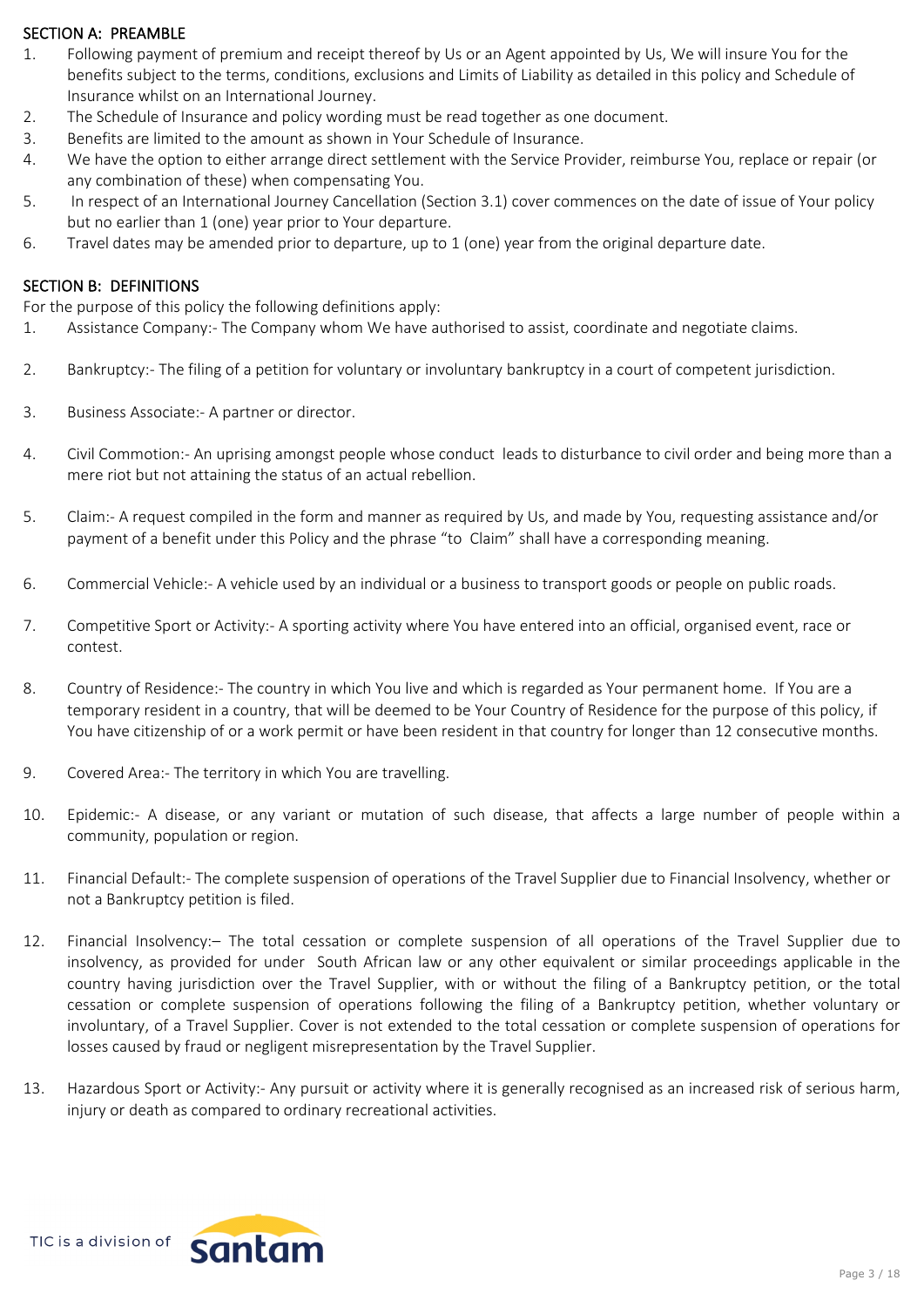- 14. Hijack/ed:- The use of, or, the credible and imminent threat of force and violence to seize control of a Public Conveyance, be it about to commence its journey, or is in transit, with the intention either to hold it hostage and/or rob it, or those in it, and/or divert it to an alternative destination.
- 15. Immediate Family:- Spouse, parent, legal guardian, step parent, grandparent, grandchild, in-law (son, daughter or parent), natural or adopted child, brother, sister, step brother, step sister, half-brother or half-sister.
- 16. Inpatient:- You as the insured, in circumstances when You are admitted to a hospital or medical facility for emergency medical treatment as recommended by a Medical Practitioner and that requires at least one overnight stay.
- 17. Insured:- You, as the individual named in the Schedule of Insurance.
- 18. International Journey:- A journey undertaken by You during the Period of Insurance subject to the following:
	- 18.1 the journey will be deemed to commence, when You proceed to the point of embarkation, or where Your destination is outside the Country of Residence and such journey begins when You depart by road, from Your normal place of residence or place of employment, whichever occurs latest ('Departure Date');
	- 18.2 the journey shall continue until, and terminate upon, Your return to Your normal place of residence or place of employment, whichever occurs first ('Return Date');
	- 18.3 the journey may last up to a maximum of 123 days, from the Departure Date to the Return Date, both days included;
	- 18.4 Your policy may enable You to make multiple International Journeys during the Period of Insurance;
	- 18.5 the Limits of Liability are applicable to the entire Period of Insurance, and if it incorporates multiple International Journeys, the individual Claim/s applying to each International Journey will then be applied cumulatively up to the total aggregate of the Limits of Liability;
	- 18.6 in the event of multiple International Journeys, Cover commences when You depart from Your normal place of residence or place of employment, whichever occurs latest, and Cover ceases on each return to the Country of Residence;
	- 18.7 in the event of a medical repatriation or evacuation to the Country of Residence under Section 1.1.1, Your International Journey will cease upon You being handed over to the medical facility in the Country of Residence.
- 19. Irrecoverable Amount:- Deposits and charges, paid by You which are not recoverable by You from any other source, including but not limited to other insurance policies, financial bonds and guarantees provided by the Travel Supplier, or another insurance company or a government agency or a travel agent or a credit card company.
- 20. Limit/s of Liability:- The maximum amount which We will pay You in respect of a benefit as stated in the Schedule of Insurance.
- 21. Manual Labour:- Unskilled, semi-skilled and/or skilled physical labour involving working with Your hands and/or operation of mechanical and/or non-mechanical and/or electrical machinery and/or equipment and/or tools.
- 22. Medical Personnel:- A health professional, fully qualified or a medical student or intern, who provides medical diagnosis, care and treatment to others, including but not limited to health care workers, doctors, physicians, surgeons, nurses, paramedics, physiotherapist and care givers.
- 23. Medical Practitioner:- a Medical Personnel legally registered to practise medicine by the appropriate medical authority as being fully compliant and with a current licence, and who is performing within the scope of his/her practice as defined and required under the prevailing applicable law, and as approved by Us;
- 24. Pandemic:- An Epidemic that is spread over multiple countries or continents.
- 25. Permanent Total Disablement:- Disablement which entirely prevents You from following Your usual occupation or any other occupation for which You are fitted by knowledge and training, which persists for 12 consecutive months and at the end of that period is beyond hope of improvement, and/or You being permanently bedridden as a direct result

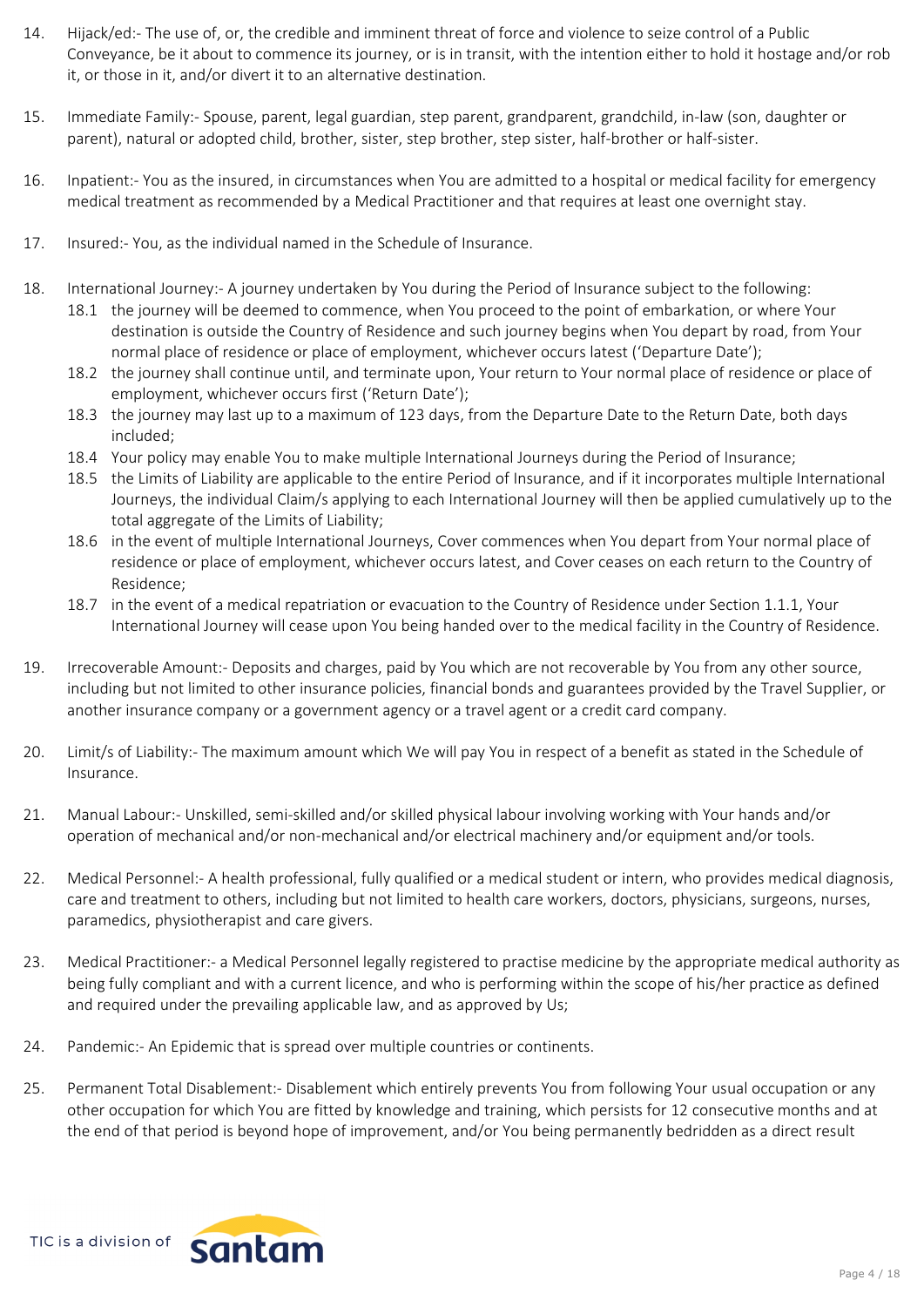thereof.

- 26. Personal Effects:- Spectacles, dentures, purses, wallets, cosmetics and other personal effects normally worn or carried on the person.
- 27. Policy:- this policy of insurance that is made up of the Schedule of Insurance, Premium Notification and policy Terms and Conditions, together with all disclosure notices, endorsements, annexures, appendices, schedules and amendments issued by Us;
- 28. Pre-Existing Medical Conditions:- Any injury, illness, sickness, diseases, or other physical, medical, disorder or ailment, including any subsequent, chronic or recurring complications, that with reasonable medical certainty existed any time during the 6 months prior to purchasing this travel insurance policy, whether or not previously manifested or symptomatic, diagnosed, treated or disclosed.
- 29. Professional Sport or Activity:- A sport or activity where You receive monetary compensation as a means of, or, as a contribution to Your livelihood.
- 30. Public Conveyance:- A scheduled, registered commercial or chartered: land ("Scheduled Vehicle"), water ("Scheduled Vessel") or air ("Scheduled Flight") conveyance, fully compliant with all laws and regulations in the country in which it is operating and licensed to carry fare-paying passengers in which You are travelling, but excludes any taxis, motorcycles, hired motor vehicles, single engine aircraft and/or helicopters.
- 31. Reasonable and Customary Medical / Dental Expenses: The charges which:
	- 31.1 are medically required for treatment of a covered illness or injury;
	- 31.2 do not exceed the charges normally levied for similar treatment, supplies or medical services in the locality where the expenses are incurred;
	- 31.3 do not exceed the charges for treatment that would have been made if no insurance existed.
- 32. Relative:- A person related to You by blood or through a civil union.
- 33. Riot:- A civil disorder characterised by the use, or threat of, violence, chaos, vandalism or other criminal activity or disorder causing alarm to the public.
- 34. Schedule of Insurance:- The schedule so titled forming part of the Policy, detailing the benefits and Limits of Liability.
- 35. Service Provider:- A person or entity approved by Us as providing necessary support services for Your assistance as contemplated by the Cover under this Policy.
- 36. Sports Extension:- An extension to Your Policy to include cover for Your participation in certain sporting activities and/or events. An additional premium is charged.
- 37. Spouse:- Your husband or wife or life partner.
- 38. Strike:- A concerted cessation of work on the part of a body of workers for the purpose of obtaining some concession from the employer or employees.
- 39. Terminal Prognosis:- Your condition as assessed by a Medical Practitioner who has declared You terminally ill and given You a limited life expectancy.
- 40. Terrorism:- An act, including but not limited to the use of intimidation, force or violence and / or the threat thereof, ("terror") by any person or group/s of persons, whether acting alone or on behalf of or in conjunction with any organisation/s or government/s, committed for political, religious, ideological or similar purposes or reasons including the intention to influence any government and/or to coerce the public and/or put the public, or any section of the

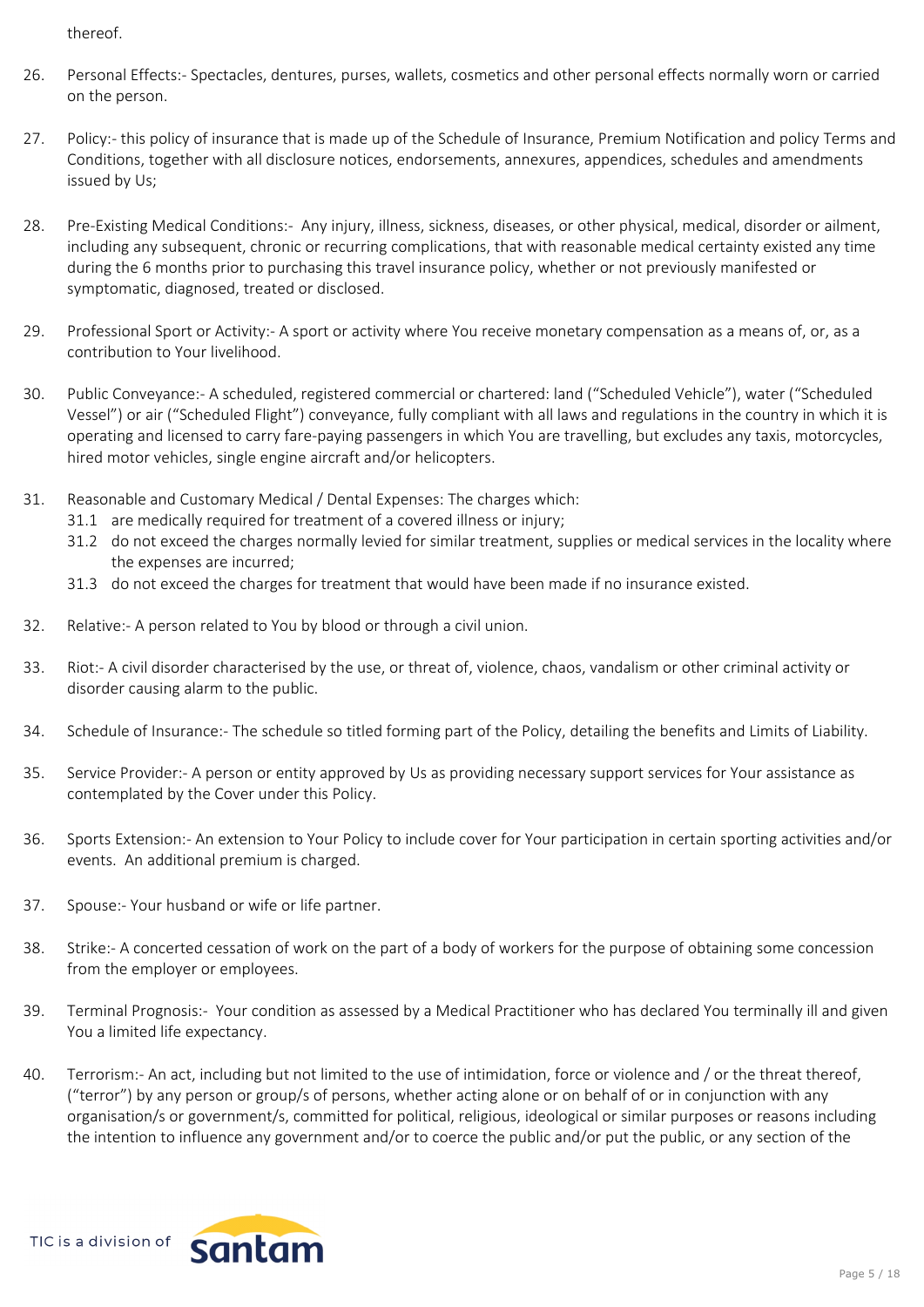public, in a state of fear and distress, and, "Terrorist shall have a corresponding meaning.

- 41. Traumatic Event:- Personal trauma experienced by You or a member of Your Immediate Family caused by kidnap, Hijack, rape, armed robbery or violent assault and verified by a police report.
- 42. Travel Arrangements:- Bookings made for a scheduled airline (excluding charter airlines), hotel accommodation, train operator, coach operator, car hire company, caravan site, campsite, mobile home, camper rental, cruise owners or operators (excluding charter cruises) or theme park.
- 43. Travel Companion:- The person who is sharing travel and accommodation arrangements with You.
- 44. Travel Supplier:- Includes one or more of the following providers booked prior to Your departure from Your Country of Residence - a scheduled airline (excluding charter airlines), hotel accommodation, ferry, train operator, coach operator, car hire company, caravan site, campsite, mobile home, camper rental, cruise owners or operators (excluding charter cruises) or theme park such as Disneyland Paris. The Travel Supplier must be a lawful operator.
- 45. Weather Conditions:- Naturally occurring physical phenomena causing events which can be geophysical, hydrological, climatological or meteorological. Included but not limited to earthquakes, tsunamis, volcanic activity, floods, avalanches, hurricanes, tornados, floods, blizzards and cyclones.
- 46. We, Us, Our, Insurer:- Travel Insurance Consultants, a division of Santam Limited.
- 47. You, Your:- The Insured, as the individual named in the Schedule of Insurance .

# **SECTION C: GENERAL EXCLUSIONS APPLYING TO THE ENTIRE POLICY**

We will not pay for any Claim arising from:

- a. Your participation in motorcycling as a driver or passenger of a motorcycle with an engine capacity of over 500cc;
- b. Off-road and/or dirt-road motorcycling;
- c. Your participation in quad biking, jet skiing and snow mobiles as a driver or passenger thereof, with an engine capacity of over 500cc;
- d. Your participation in underwater diving involving the use of any artificial breathing apparatus, unless You hold a valid open water diving certificate or are diving under the supervision of a qualified instructor;
- e. Your participation in any Hazardous and/or Professional Sport or Activity;
- f. search and rescue;
- g. consequential loss, loss of enjoyment or financial loss or expense not specifically and expressly covered in this policy;
- h. You travelling against medical advice or You travelling with the intention of obtaining medical treatment abroad;
- i. psychiatric, psychological or emotional illness of any kind, suicide, attempted suicide, deliberate self-injury, insanity, depression, stress or a similar syndrome;
- j. the effect of alcohol, if You are over the legal limit of the country or State where the incident occurs;
- k. the effects of drugs and/or being under the influence of drugs, unless prescribed by a medical doctor;
- l. the following conditions if You are Human Immunodeficiency Virus (H.I.V.) positive or have Acquired Immune Deficiency Syndrome (A.I.D.S.):
	- · Kaposi's Sarcoma
	- PneumoCystis Jirovecii
	- · Tuberculosis
	- Cytomegalovirus (C.M.V.)
	- · Cryptococcal Meningitis
	- Disseminated Herpes and/or Shingles Human
- m. flying or air travel of any kind other than
	- i. on a flight arranged by the Assistance Company or;
	- ii. flying as a passenger in any fully licensed passenger carrying aircraft, but not as a member of the crew during the course of Your employment, and not for the purpose of undertaking any trade or technical operation therein;
- n. any child born whilst on an International Journey;

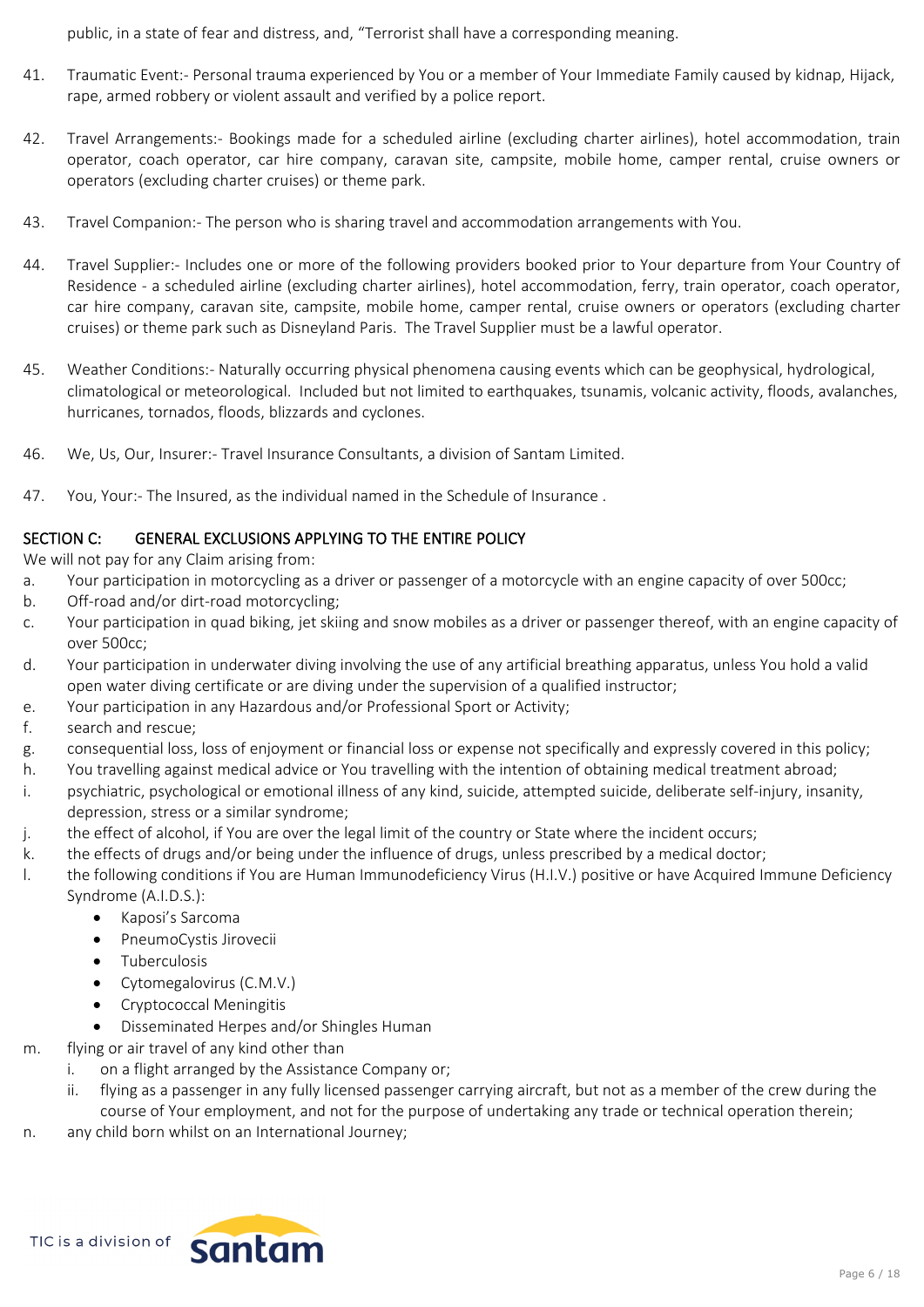- o. Manual Labour work in connection with a business or a trade;
- p. A driver of a Commercial Vehicle, during the course of employment;
- q. Medical Personnel travelling for business purposes;
- r. any unlawful conduct committed by You or You not being honest and frank with all answers, statements and submissions made in connection with any claim or the purchase of this policy;
- s. Your wilful exposure to or active participation in war, invasion, act of foreign enemy, hostilities (whether war be declared or not), Riot, Civil Commotion, civil war, rebellion, revolution, insurrection, military or usurped power or any foreseeable act of any person acting on behalf of or in connection with any organisation with activities towards the overthrow by force of any Government (whether with legal authority or not) or any foreseeable act of Terrorism or violence;
- t. loss or destruction of, or damage to, any property whatsoever or any loss or expense whatsoever resulting or arising there from or any consequential loss or other loss directly or indirectly caused by or contributed to or arising from ionising radiation or contamination by radio activity from nuclear fuel or from any nuclear waste from the combustion of nuclear fuel. For the purpose of this exclusion only, combustion shall include any self-sustaining process of nuclear fission;
- u. or in any way caused or contributed to by an act of war or Terrorism involving the use or release or the threat thereof of any nuclear weapon or device or chemical or biological agent;
- v. You travelling with the intention of emigrating;
- w. You engaging in or taking part in armed forces service or operations;
- x. Your deliberate exposure to exceptional danger (except in an attempt to save human life);
- y. non-admittance into any country by the authorities;
- z. interest accrued on any indemnity payable under this policy;
- aa. the Sanction Limitation and exclusion clause which states, "No (re)insurer shall be deemed to provide cover and no (re) insurer shall be liable to pay any claim or provide any benefit hereunder to the extent that the provision of such cover, payment of such claim or provision of such benefit would expose that (re)insurer to any sanction, prohibition or restriction under United Nations resolutions or the trade or economic sanctions, laws or regulations of the European Union, United Kingdom or United States of America".

# **SECTION D: GENERAL CONDITIONS APPLYING TO THE ENTIRE POLICY**

- It is a condition precedent to liability that:
- a. You are healthy and fit to travel;
- b. if You are travelling on a sea faring vessel the Assistance Company will endeavour to provide emergency services from the nearest port or harbour;
- c. whilst participating in motorcycling, the driver of the motorcycle must hold a current, legal motorcycle licence;
- d. whilst participating in motorcycling, You must wear a motorcycle crash helmet;
- e. You must notify Us or the Assistance Company of any Claim within 30 days from the date of the incident. All supporting documentation must be submitted to Us as soon as reasonably possible. The cost of submitting the Claim and obtaining supporting documentation, as We may require, shall be borne by You;
- f. all claims other than Emergency Medical and Related Expenses (Section 1) are only payable in the Republic of South Africa in South African Rand on Your return to Your Country of Residence;
- g. if You are Human Immunodeficiency Virus (H.I.V.) positive or have Acquired Immune Deficiency Syndrome (A.I.D.S.), Your medical related expenses are restricted to an overall indemnity limit of R500 000;
- h. You must observe all of the policy conditions insofar as they relate to anything to be done by You;
- i. We may at Our expense and in Your name pursue subrogation, taking any action available to obtain a claim recovery. You must provide Us with relevant details of any other applicable insurance or cover;
- j. whilst this policy operates on a first response basis, if any claim under this policy is covered by any other policy or policies of insurance or credit card insurance or statutory insurance or medical aid scheme or medical insurance, the cover provided by this policy will be deemed to be in excess of the cover already provided by any of the afore mentioned policies or benefits. This condition does not apply to Accidental Death and Permanent Total Disablement claims (Section 2);
- k. We reserve the right to commence or take legal proceedings in Your name for the settlement or defence of any claim or to prosecute any other party to recover compensation (including legal costs) in respect of any cover provided by this insurance. Any amount recovered shall belong to Us;
- l. where You are insured by more than one policy issued by Us, Our maximum payment will never be more than the total

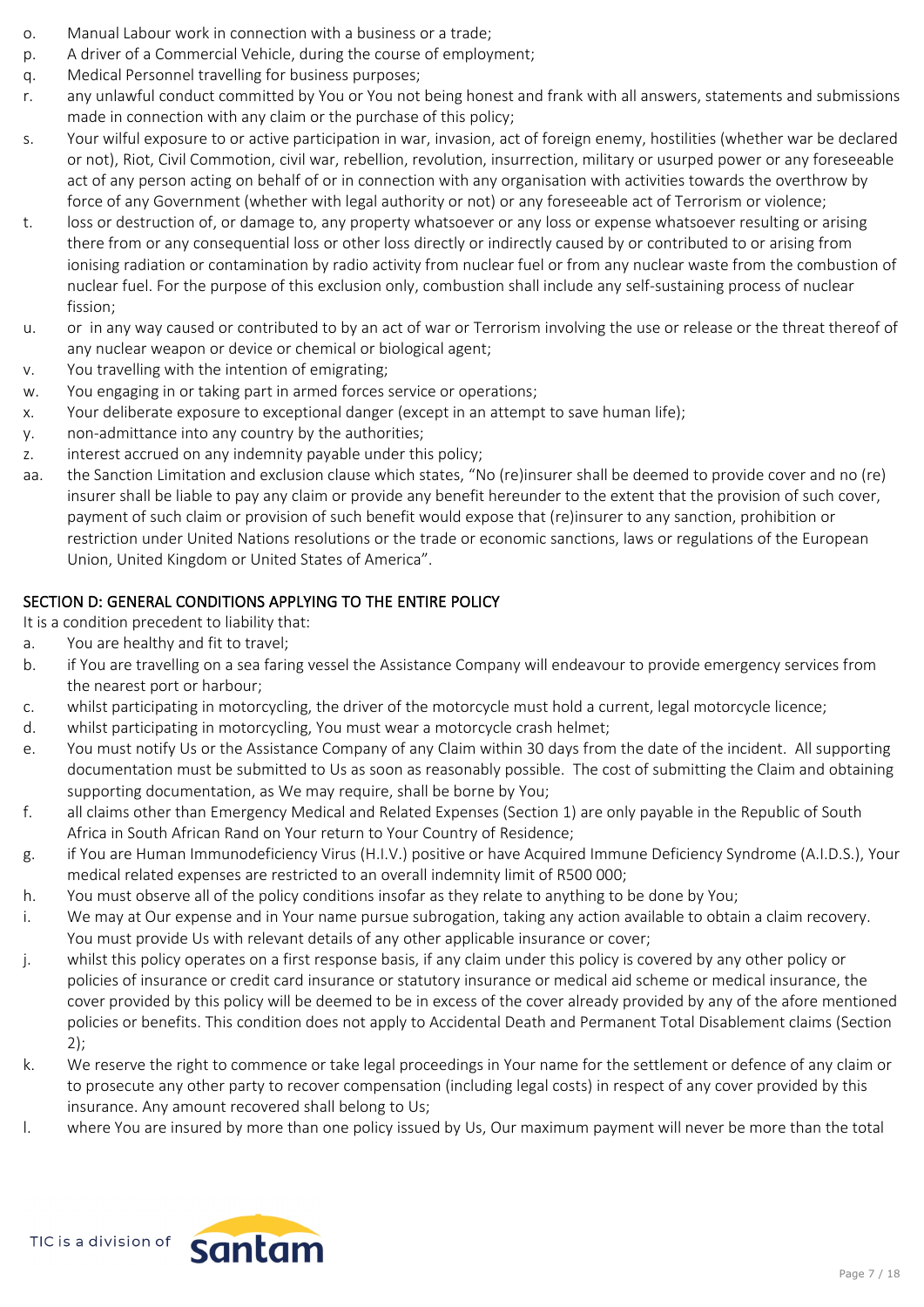claim amount. You cannot be enriched by having more than one policy. This condition does not apply to Accidental Death and Permanent Total Disablement claims (Section 2);

- m. under no circumstance will any payment on the policy exceed the Limit of Liability in respect of the particular benefit as stated in the Schedule of Insurance;
- n. in all cases the monetary limits shown in the policy are deemed to be South African Rand;
- o. You reimburse Us within 30 days of receiving a written request to defray any expense for which We are not responsible;
- p. this insurance shall be governed by the Laws of the Republic of South Africa. South African courts shall have sole jurisdiction in any dispute and/or legal matter arising hereunder;
- q. any summons, notice or process to be served upon Us for the purpose of instituting any legal proceedings against Us in connection with this insurance must be served upon Travel Insurance Consultants, The Pavilion, The Wanderers Office Park, 52 Corlett Drive, Illovo, Gauteng, South Africa;
- r. You are a resident of Angola, Botswana, Lesotho, Malawi, Mozambique, Namibia, South Africa, Eswatini, Zambia and/or Zimbabwe;
- s. You are insured for travel in the Covered Area as stated on Your Schedule of Insurance. The United States of America is excluded unless otherwise stated on Your Schedule of Insurance;
- t. Your International Journey commences and ends in Your Country of Residence;
- u. prior to the issue of the policy We reserve the right to increase the excess, charge an additional amount or decline cover at Our discretion;
- v. You are not aware of any reason why the International Journey should be cancelled or abandoned;
- w. the policy must be issued prior to the date of departure from Your Country of Residence;
- x. the excess as shown in the Schedule of Insurance is applied to each and every claim;
- y. cover cannot be granted for a period in excess of 123 days per International Journey;
- z. You may amend Your travel dates, prior to departure, up to a maximum of 1 (one) year from the date of the original departure date;
- aa. You may extend the cover period of Your policy, up to the maximum cover period noted in Condition " $y$ ", if no claim has been registered against Your policy. The extension is at Our discretion. Your policy must be extended prior to expiry;
- bb. if You return to Your Country of Residence, prior to the return date stated in the Schedule of Insurance, We will refund You the pro-rata premium according to Our premium tranches, for the unexpired portion of Your International Journey, calculated from Your actual date of return to the return date as stated in Your Schedule of Insurance. No refunds will be considered if You have registered a claim against Your policy. Proof of early return must be submitted with Your request for a refund of premium;
- cc. You may cancel Your policy prior to the departure date of Your International Journey. No refund of premium will be considered if You have registered a claim against Your policy;
- dd. Our liability is limited to 365 days from the date of a valid claim in the Period of Insurance;
- ee. the maximum age limit is 85 years inclusive.

# **SECTION 1: EMERGENCY MEDICAL AND RELATED EXPENSES**

If You require emergency medical treatment as a result of accidental bodily injury, illness or disease whilst on Your International Journey, We will insure You for Reasonable and Customary Medical Expenses incurred, including hospital and outpatient treatment and prescription medication.

If You are ill and need to be medically quarantined, the additional costs incurred are limited to the equivalent of a 3-star accommodation, or a limit of R2,500 per day, whichever is the lesser. The maximum total benefit limit is R25,000. This is not a cash benefit; invoices and receipts are required for the actual costs incurred.

# **1.1 RELATED EXPENSES**

# **1.1.1 MEDICAL TRANSPORTATION, REPATRIATION AND EVACUATION**

If You require medical transportation as determined, agreed and arranged by the Assistance Company, We will pay for Your transfer to the nearest most appropriate medical facility to obtain necessary treatment and / or repatriation to Your Country of Residence.

### **1.1.2 COMPASSIONATE EMERGENCY VISIT**

If You are travelling alone and are hospitalised for 5 or more consecutive days, We will pay for reasonable additional travelling

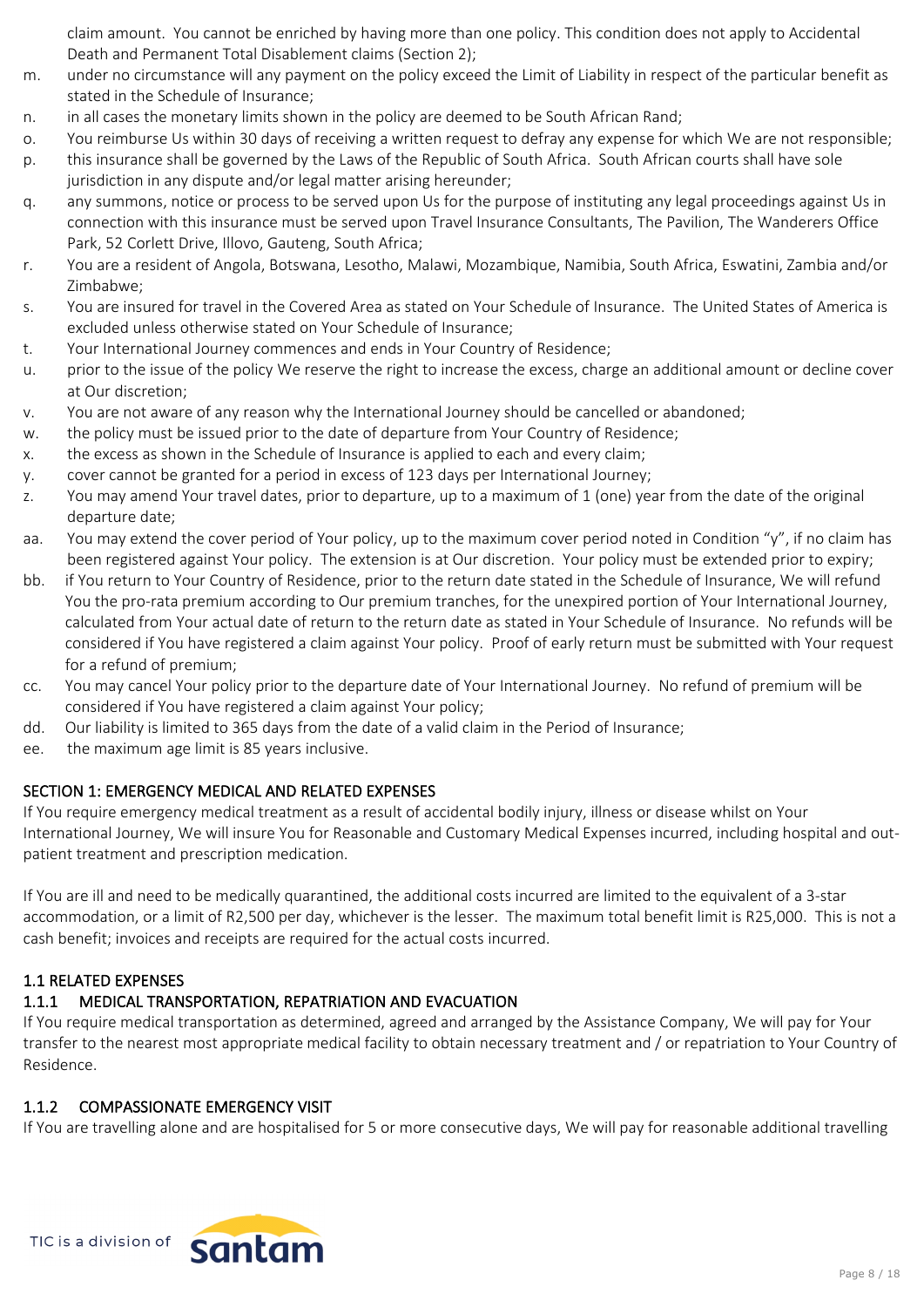and accommodation expenses (three star accommodation and economy class travel expenses but excluding telephone calls, meals, taxis and beverages) necessarily incurred by Your Spouse or one Immediate Family Member, who on the advice of a Medical Practitioner appointed by Us, travels to and remains with You until You are fit to resume the International Journey or return to Your Country of Residence, whichever occurs first.

## **1.1.3 REPATRIATION OF TRAVEL COMPANION**

If Your Travel Companion is left stranded in the event of Your hospitalisation, repatriation or death, We will arrange and pay for their transportation back to their Country of Residence with a qualified escort if necessary provided they are also insured by Us.

# **1.1.4 BURIAL, CREMATION OR RETURN OF MORTAL REMAINS**

In the event of Your death, We will pay the reasonable costs in respect of funeral, burial or cremation in the country where Your death occurred or the reasonable costs of returning Your body or ashes to Your Country of Residence.

## **1.1.5: EMERGENCY MEDICAL AS A RESULT OF A SPORTING ACTIVITY**

If You require emergency medical treatment as a result of accidental bodily injury whilst participating in a leisure sporting activity, We will insure You for Reasonable and Customary Medical Expenses incurred, including hospital and out-patient treatment and prescription medication.

### **SECTION 1.1.5: EXCLUSIONS**

We will not pay for any claim arising from:

- a. Your participation in the following sporting events and/or activities, for leisure and/or Competitive
	- i. Hunting;
	- ii. Sky Diving, Cliff Diving, Free Diving, Cave Diving;
	- iii. Parachuting, Hang Gliding;
	- iv. Tow-in surfing;
	- v. BMX riding and/or racing;
	- vi. Motor racing of any kind;
	- vii. Horse racing;
	- viii. White water rafting, Level 5 and 6;
	- ix. Climbing Mount Everest past base camp;
	- x. Rock climbing;

xi. Mountaineering over 3,500m and/or mountaineering which necessitates the use of crampons, ropes, ice axes and/or oxygen;

- xii. Rugby;
- xiii. Touring on a motorcycle with an engine capacity of over 500cc;
- xiv. Boxing;
- xv. Cage Fighting;
- xvi. Roller Derby;
- b. Professional sport of any kind;

### **1.1.6 DENTAL**

If You require emergency dental treatment We will insure You for Reasonable and Customary Dental Expenses up to the limit on Your Schedule of Insurance, for the immediate relief of pain and / or emergency repair to restore dental function.

### **1.1.7 DAILY HOSPITAL CASH BENEFIT**

If whilst on an International Journey You are hospitalised for 24 consecutive hours or more, We will pay You the daily inconvenience benefit for each complete 24 consecutive hours You remain in hospital. This benefit is to cover incidental expenses You may incur.

### **SECTION 1: EXCLUSIONS**

We will not pay for any claim arising from:

a. pregnancy or childbirth from the 1<sup>st</sup> day of the 26<sup>th</sup> week of pregnancy onward as determined by a Medical Practitioner;

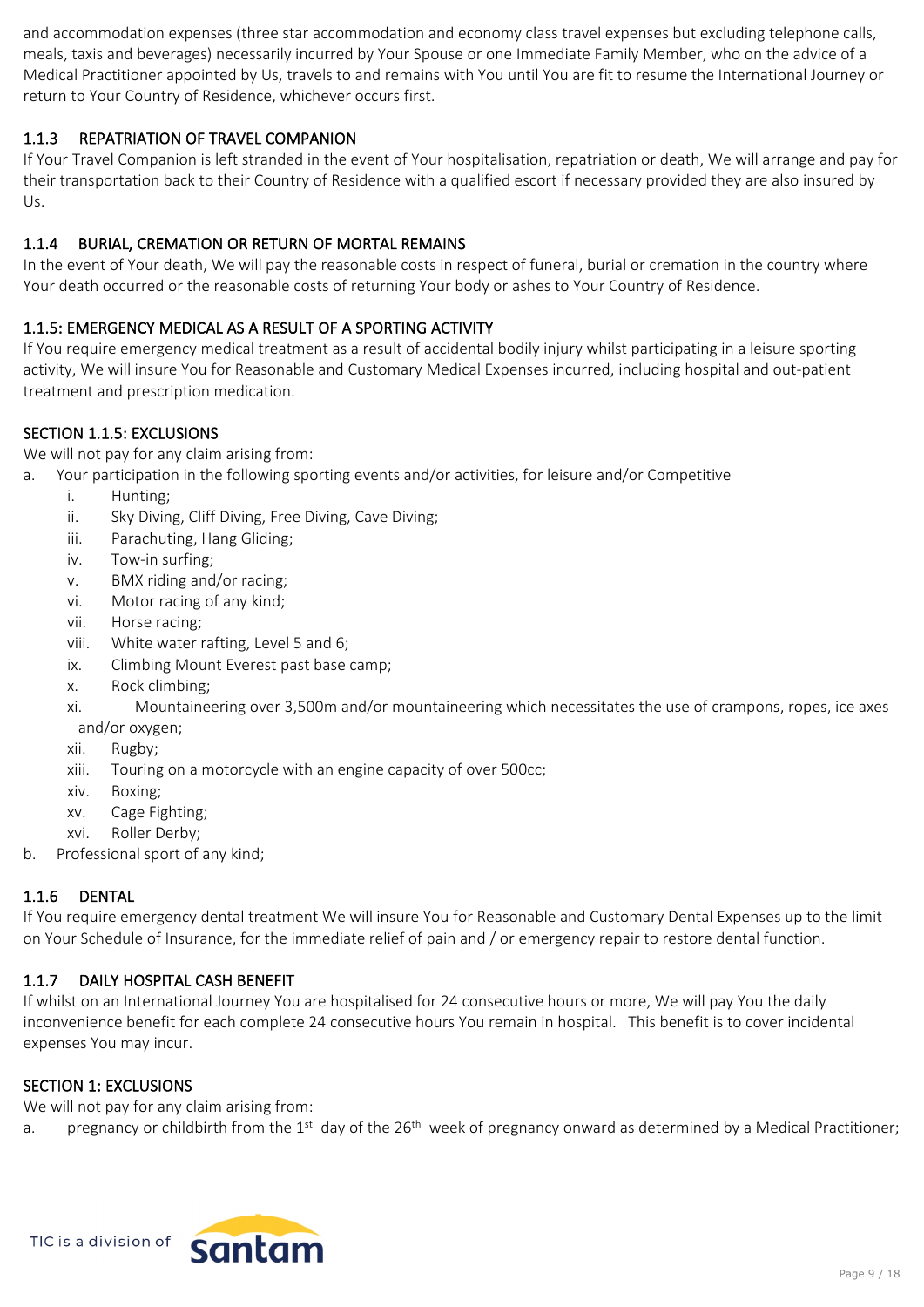- b. Pre-Existing Medical Conditions;
- c. vascular, cardiovascular or cerebrovascular conditions;
- d. treatment, that You or Your medical advisors are aware will arise during the International Journey or where a medical advisor has advised against travel;
- e. procedures relating to oral hygiene;
- f. investigatory treatment that is not specified by a Medical Practitioner appointed by Us as immediately necessary;
- g. physiotherapy and chiropractic treatment exceeding R3 000, unless treatment is received whilst You are hospitalised, or authorised by the Assistance Company;
- h. medical treatment and associated costs incurred within Your Country of Residence.

## **SECTION 1: CONDITIONS**

- a. You must obtain Our or the Assistance Company's prior authorisation before incurring any expenses. If prior authorisation is not obtained, cover will be limited to a maximum of R10 000.
- b. Should the Assistance Company determine that You are capable of being repatriated to Your Country of Residence and You choose not to be repatriated, we reserve the right to withdraw cover and all expenses from that date onwards will be for Your own account.
- c. Should You be repatriated or evacuated to Your Country of Residence, cover will cease upon hand over to the local medical facility. Expenses incurred in Your Country of Residence will be for Your own account.
- d. Should You deliberately and continually not adhere to the instructions of Our Assistance Company, We reserve the right to withdraw cover and all expenses from that date onwards will be for Your own account.
- e. In the event of any transport or repatriation arranged by Us, We reserve the right to utilise Your original travel tickets and any refund from unused tickets belongs to Us.
- f. If You cannot return to Your Country of Residence on the date stated in Your Schedule of Insurance due to a valid claim under Emergency Medical and Related Expenses (Section 1) and Your policy expires, We will automatically extend Your policy until such time that You are medically fit to return to Your Country of Residence as determined by the Assistance Company.

## **SECTION 2: ACCIDENTAL DEATH AND PERMANENT TOTAL DISABLEMENT**

If You suffer bodily injury by accidental, external, violent and visible means which directly and independently of any other cause, results within twelve months in Death or Permanent Total Disablement (as detailed in the schedule below) We will pay the appropriate compensation to You, Your estate or nominated beneficiary in accordance with the Schedule of Benefits below.

If You suffer an injury or die as a direct result of exposure to the elements, resulting from a mishap to the conveyance in which You are travelling, We will pay the appropriate compensation to You, Your estate or nominated beneficiary.

If You disappear and it is reasonable for Us to believe that You may have died due to accidental bodily injury, We will pay the appropriate compensation to Your estate or nominated beneficiary. Payment is conditional upon a waiting period of 12 months and receipt of a Presumption of Death order from the Court and the person/s to whom such sum is to be paid have signed an undertaking to refund such sum to Us if You are subsequently found to be alive.

### **SCHEDULE OF BENEFITS**

Percentage of Limit of Liability

- 1. Death 100%
- 2. Permanent Total Disablement:

Scale of Permanent Total Disablement Benefit Percentage:

| 2.1.1 | Total, permanent loss of or loss of use of one or both hands or feet | 100% |
|-------|----------------------------------------------------------------------|------|
| 2.1.2 | Total, permanent loss of or loss of use of one or both arms or legs  | 100% |
| 2.1.3 | Total, permanent and irrecoverable loss of hearing in one ear        | 50%  |
| 2.1.4 | Total, permanent and irrecoverable loss of hearing in both ears      | 100% |
| 2.1.5 | Total, permanent and irrecoverable loss of sight in one eye          | 60%  |
| 2.1.6 | Total, permanent and irrecoverable loss of sight in both eyes        | 100% |
| 2.1.7 | Total and permanent loss of speech                                   | 100% |

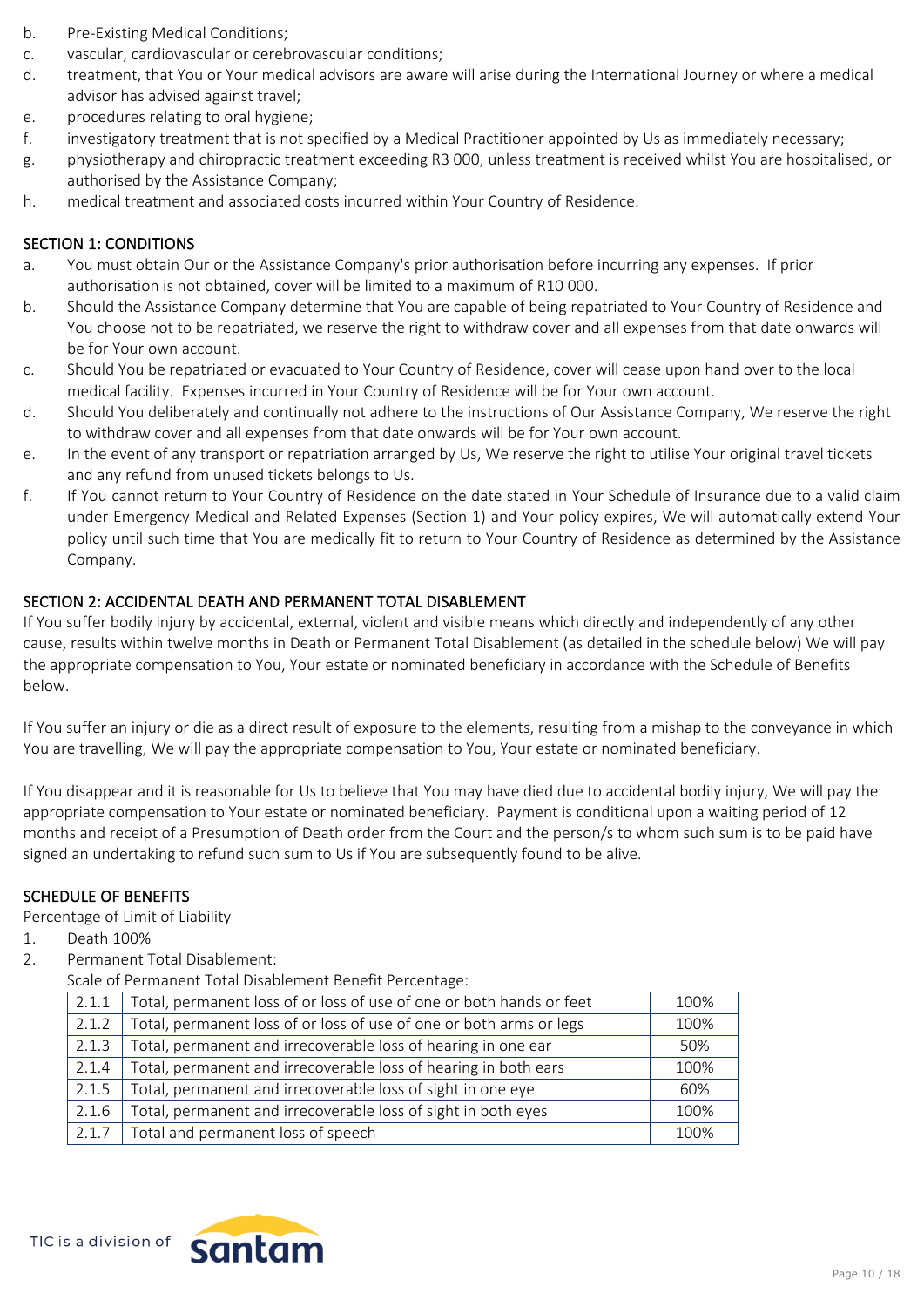| 2.1.8   Permanent quadriplegia, paraplegia or incurable paralysis of arms or legs | 100% |
|-----------------------------------------------------------------------------------|------|
| $\vert$ 2.1.9 Permanently bedridden                                               | 100% |

### **SECTION 2: EXCLUSIONS**

We will not pay for any claim resulting from:

- a. travel in any single engine aircraft;
- b. travel in any helicopter unless when utilised as a connecting flight by a scheduled airline.

### **SECTION 2: CONDITIONS**

- a. In the event of compensation becoming payable under more than one benefit, the total amount payable shall not exceed 100% of the Limit of Liability for each Insured person.
- b. In the event of travel in any chartered aircraft with more than 20 seats, the Limit of Liability is restricted to 25% in respect of each Insured person.

### **SECTION 3: INTERNATIONAL JOURNEY CANCELLATION, INTERNATIONAL JOURNEY CURTAILMENT, INTERNATIONAL JOURNEY EXTENSION, MISSED CONNECTION, REPLACEMENT AIRFARE, TRAVEL DELAY, WEATHER CONDITIONS, TRAVEL SUPPLIER INSOLVENCY and DENIED VISA**

### **SECTION 3.1: INTERNATIONAL JOURNEY CANCELLATION**

We will pay for or reimburse You the non-refundable portions of travel or accommodation arrangements, including a booked event, for which You are legally liable, if it is necessary for You to cancel Your International Journey prior to departure as a result of one of the following:

- 1. Unforeseen, unexpected and sudden death, illness or injury of You, Your Travel Companion, Your Immediate Family, Business Associate, whether they are travelling with You or not, or the person with whom You intended to stay with abroad. Medical reasons for cancellation must not be relating to a Pre-Existing Medical Condition. A medical report is required from the treating doctor.
- 2. Hijack, Riot, Strike or Civil Commotion causing direct cancellation and/or delayed departure of Your transport.
- 3. Traumatic Event that occurs within 14 days of Your International Journey.
- 4. You or your Travel Companion are retrenched or made redundant.
- 5. Accidental damage or burglary to Your main residence resulting in a loss in excess of R100 000, occurring within 30 days prior to Your International Journey, which loss shall be documented with supporting vouchers and proof satisfactory to Us.
- 6. A Terrorist incident within 14 days of Your International Journey, in the same city noted on Your prepaid itinerary.
- 7. Theft or loss of Your or Your Travel Companions travel documentation causing unavoidable cancellation.

# **SECTION 3.1.1: INTERNATIONAL JOURNEY POSTPONEMENT**

If You are forced to postpone or make any alteration to Your International Journey as a result of one of the specified events listed below, We will reimburse You for the additional costs incurred to alter Your travel and accommodation arrangements:

- 1. Unforeseen, unexpected and sudden death, illness or injury of You, Your Travel Companion, Your Immediate Family, Business Associate, whether they are travelling with You or not, or the person with whom You intended to stay with abroad. Medical reasons for cancellation must not be relating to a Pre-Existing Medical Condition. A medical report is required from the treating doctor.
- 2. Hijack, Riot, Strike or Civil Commotion causing direct cancellation and/or delayed departure of Your transport.
- 3. Traumatic Event that occurs within 14 days of Your International Journey.
- 4. You or Your Travel Companion are retrenched or made redundant.
- 5. Accidental damage or burglary to Your main residence resulting in a loss in excess of R100 000, occurring within 30 days prior to Your International Journey, which loss shall be documented with supporting vouchers and proof satisfactory to Us.
- 6. Theft or loss of Your or Your Travel Companions travel documentation causing unavoidable cancellation.
- 7. A Terrorist incident within 14 days of Your departure, in the same city noted on Your prepaid itinerary.
- 8. A delay in processing Your visa application, subject to all criteria for Your application as set out by the relevant Embassy and/or Consulate, being met.

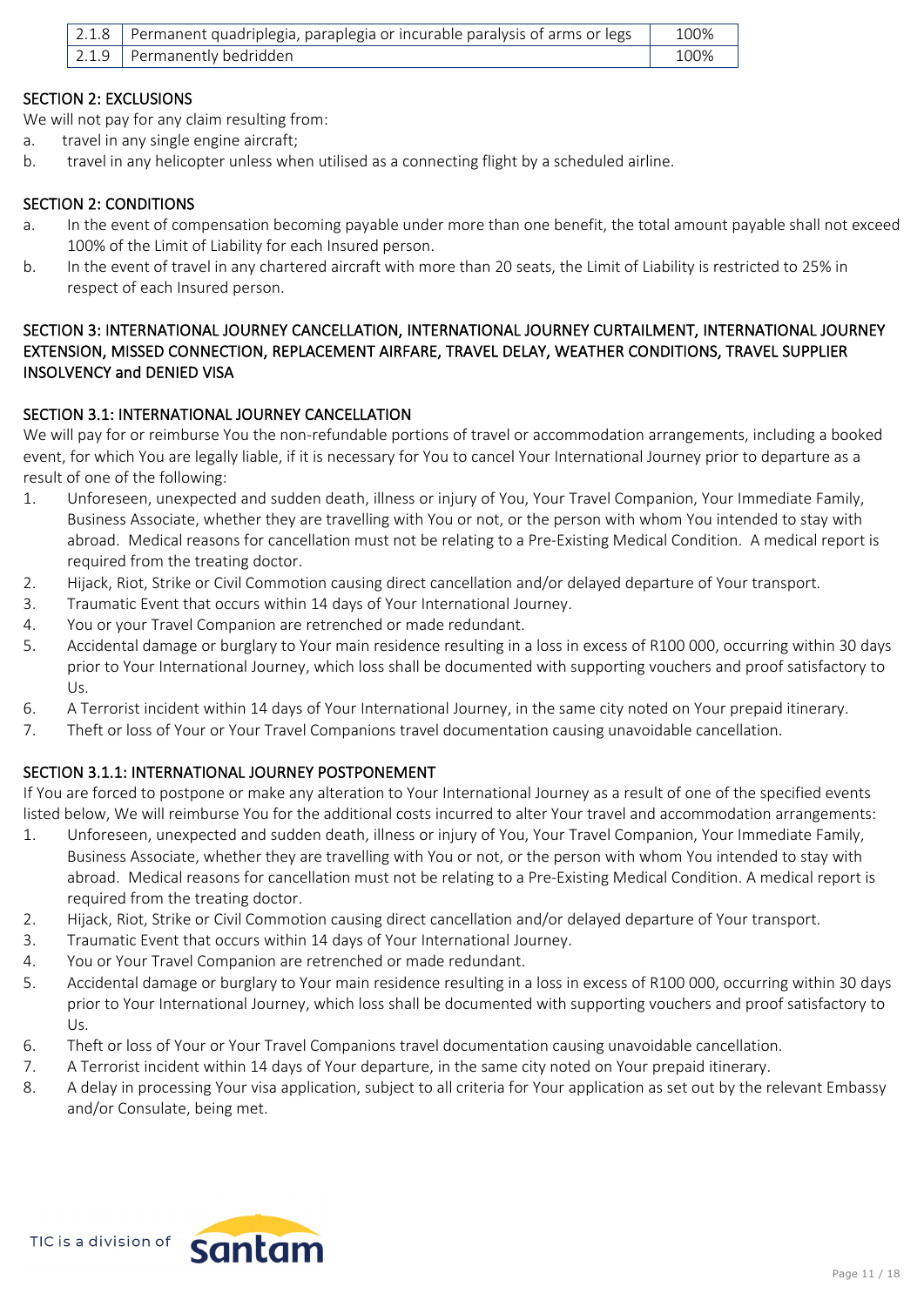## **SECTION 3.2: INTERNATIONAL JOURNEY CURTAILMENT**

If it is necessary for You to curtail Your International Journey as a result of one of the following, We will pay for or reimburse You the non-refundable portions of travel or accommodation arrangements, including a booked event, for which You are legally liable and the reasonable additional travel and accommodation expenses (3 star accommodation and economy class travel expenses) less any applicable refunds, incurred by You to return to Your Country of Residence:

- 1. Unforeseen, unexpected and sudden death, illness or injury of You, Your Travel Companion, Your Immediate Family, Business Associate, whether they are travelling with You or not, or the person with whom You intended to stay with abroad. Medical reasons must not be relating to a Pre-Existing Medical Condition. A medical report is required from the treating doctor.
- 2. Hijack, Riot, Strike or Civil Commotion causing direct cancellation and/or delayed departure of Your transport.
- 3. A Traumatic Event whilst You are on Your International Journey.
- 4. You or Your Travel Companion are retrenched or made redundant.
- 5. Accidental damage or burglary to Your main residence resulting in a loss in excess of R100 000, which loss shall be documented with supporting vouchers and proof satisfactory to Us.
- 6. Theft or loss of Your or Your Travel Companions travel documentation causing unavoidable curtailment.
- 7. A Terrorist incident occurring whilst You are on Your International Journey in the same city noted on Your prepaid itinerary.

## **SECTION 3.3: INTERNATIONAL JOURNEY EXTENSION**

If it is necessary for You to extend Your International Journey as a result of one of the following, We will pay for the reasonable additional travel and accommodation expenses (3 star accommodation and economy class travel expenses) incurred by You:

- 1. Unforeseen, unexpected and sudden death, illness or injury of You, Your Travel Companion, Your Immediate Family or Business Associate, whether they are travelling with You or not. Medical reasons must not be relating to a Pre-Existing Medical Condition. A medical report is required from the treating doctor.
- 2. Hijack, Riot, Strike or Civil Commotion causing direct cancellation and/or delayed departure of Your transport.
- 3. A Traumatic Event occurring whilst You are on Your International Journey.
- 4. Theft or loss of Your or Your Travel Companions travel documentation causing unavoidable extension.
- 5. A Terrorist incident occurring whilst You are on Your International Journey in the same city noted on Your prepaid itinerary.

### **SECTION 3.3: CONDITIONS**

a. If You cannot return to Your Country of Residence on the date stated in Your Schedule of Insurance due to a valid claim and Your policy expires, We will automatically extend Your policy until such time that You are able to return to Your Country of Residence as determined by the Assistance Company.

### **SECTION 3.4: MISSED CONNECTION**

We will pay the extra cost of economy class transportation to continue with Your original itinerary if You miss Your connecting scheduled transportation. We will only pay these costs if there are 3 hours or more allowed between Your original scheduled arrival time and the scheduled departure time of Your connecting transportation in Your original itinerary.

### **SECTION 3.4.1: LOUNGE ACCESS**

If You have a valid claim under Missed Connection (Section 3.4), We will reimburse You for expenses incurred to gain access to a lounge at the airport.

### **SECTION 3.4: EXCLUSION**

We will not pay for any claim arising from:

a. missed connection if the carrier is liable or makes alternative arrangements at their cost.

### **SECTION 3.5: REPLACEMENT AIRFARE**

If as a result of accidental bodily injury, illness or disease and as determined, agreed and arranged by the Assistance Company, We repatriate You back to Your Country of Residence with more than 50% of Your International Journey outstanding or 5 days whichever is greater, or if You are hospitalised for more than 50% of Your International Journey or 5 days whichever is greater, then We will reimburse You the cost of an economy class airfare up to the value of Your original tickets, for You to undertake a

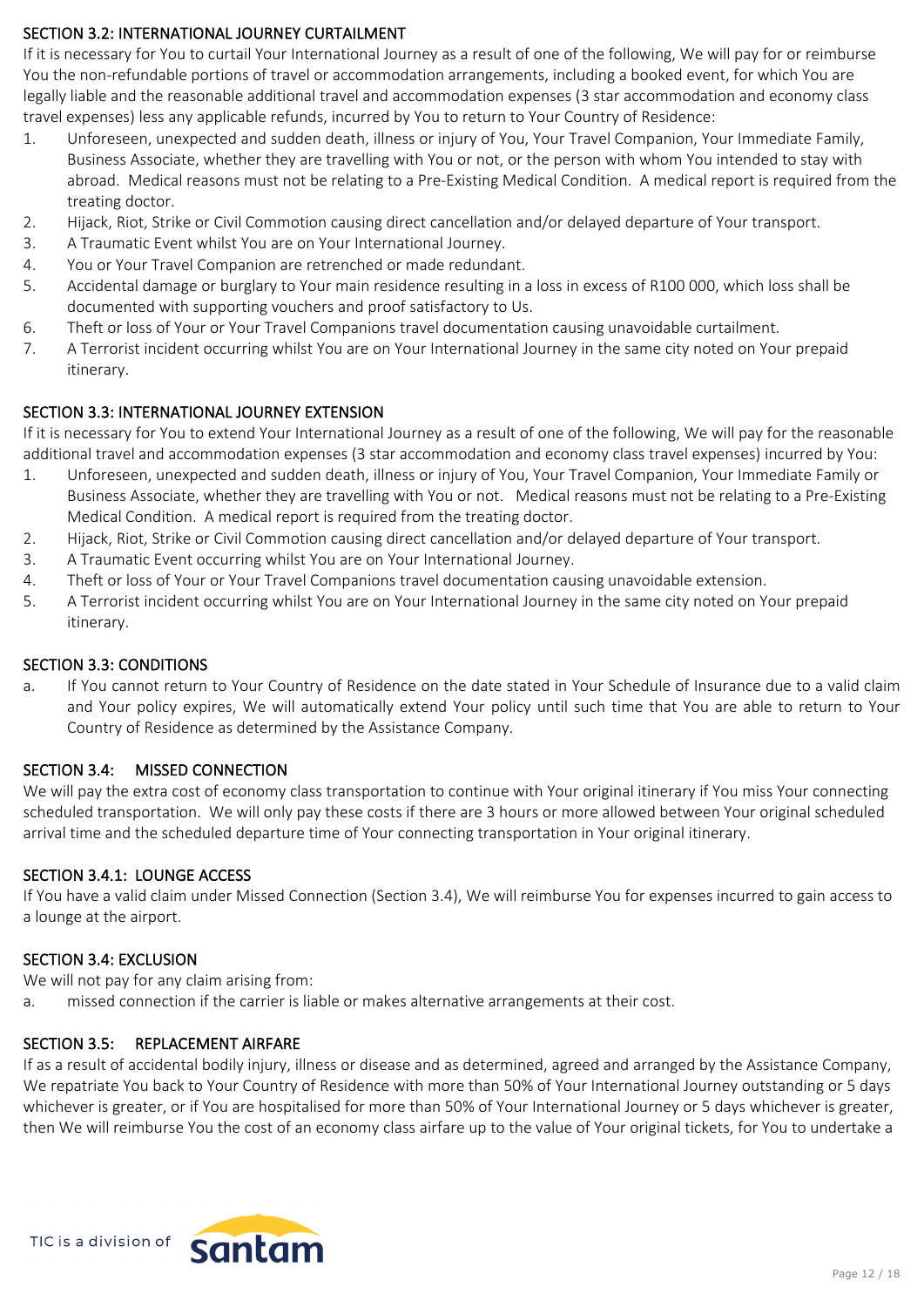new International Journey.

# **SECTION 3.6: TRAVEL DELAY**

If Your scheduled Public Conveyance transport is delayed by at least 6 consecutive hours, We will reimburse You for reasonable additional expenses incurred for meals, drinks, transportation, accommodation costs and the like if Your carrier does not provide them. This excludes prepaid accommodation and travel expenses.

This is not a cash benefit and You must therefore provide Us with receipts for all purchases when making a claim under this Section.

## **SECTION 3.6.1: LOUNGE ACCESS**

If You have a valid claim under Travel Delay (Section 4.6), We will reimburse You for expenses incurred to gain access to a lounge at the airport.

## **SECTION 3.7: WEATHER CONDITIONS**

If Your scheduled Public Conveyance transport is cancelled and/or Your pre-paid accommodation is damaged to an uninhabitable extent as a direct result of Weather Conditions, We will reimburse You the non-refundable portions of travel and/or accommodation arrangements paid by You or for which You are legally liable and the reasonable additional travel and accommodation expenses (three star accommodation and economy class travel expenses) incurred by You.

This is not a cash benefit and You must provide Us with receipts for all purchases when making a claim under this Section.

### **SECTION 3.7: CONDITIONS**

- a. A written statement must be obtained from the appropriate authority confirming the reason for the Public Conveyance being cancelled.
- b. Written confirmation must be obtained from the appropriate authority confirming that the accommodation is uninhabitable;
- c. Any claim will be deemed to be in excess of the cover provided by and/or refunds from the transport and/or accommodation provider.

### **SECTION 3.8: TRAVEL SUPPLIER INSOLVENCY**

We will pay You up to the limit as stated on the Schedule for:

- 1. Irrecoverable Amount paid in advance in the event of Financial Insolvency of one of the following: scheduled airline (excluding charter airlines), hotel, ferry, train operator, coach operator, car hire, caravan site, campsite, mobile home, camper rental, cruise owners or operators (excluding charter cruises), theme parks such as Disney Paris, all otherwise defined as the Travel Supplier owning and operating that service prior to departure; or
- 2. Financial Insolvency of the Travel Supplier after You have departed on Your International Journey:
	- a. Additional pro rata costs incurred by You in replacing that Travel Supplier to a similar standard as enjoyed prior to the curtailment of Your International Journey; or
	- b. If curtailment of Your International Journey is unavoidable, the cost of return transportation to Your Country of Residence, to a similar standard as enjoyed prior to the curtailment of Your International Journey.

### **SECTION 3.8: EXCLUSIONS**

We will not pay for any claim arising from

- a. Travel Arrangements not booked within Angola, Botswana, Lesotho, Namibia, Malawi, Mozambique, South Africa, Eswatini, Zambia and Zimbabwe prior to departure on Your International Journey;
- b. the Financial Insolvency of:
	- i. a Travel Supplier where any threat of or any act of insolvency as described in the Insolvency Act 24 of 1936 is known in the public domain within 14 days of the date of issue Your policy;
	- ii. a Travel Supplier who is bonded or insured elsewhere;
	- iii. any travel agent, tour operator, tour organiser, booking agent, consolidator or any person acting as an agent of Yours, with whom You have booked Your Travel Arrangements;
- c. any loss for which a third party is liable or which can be recovered by other legal means;

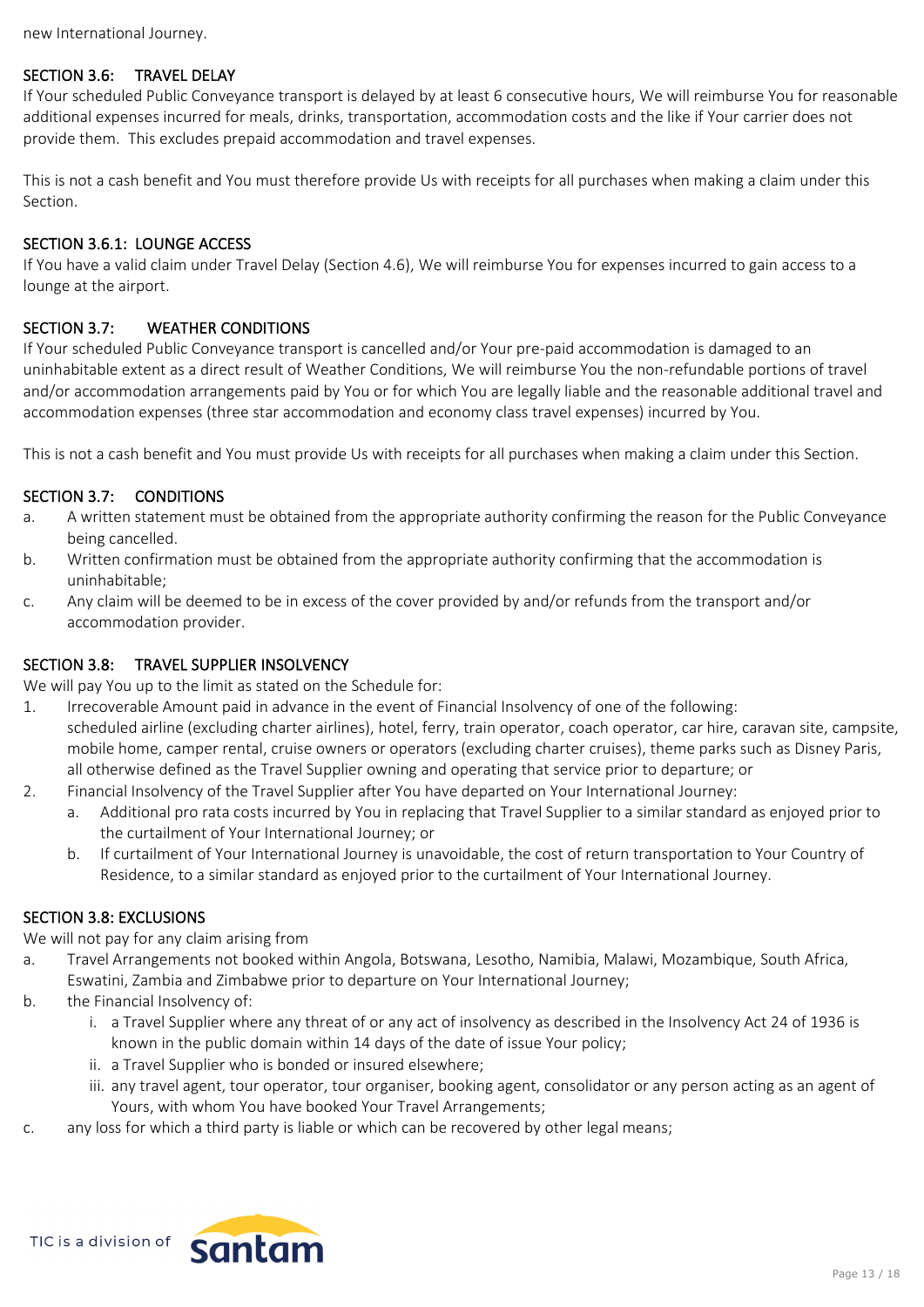d. consequential loss of any kind, for example loss due to being unable to reach your pre booked hotel following the Financial Insolvency of a Travel Supplier.

### **SECTION 3.8: CONDITIONS**

- a. You must obtain Our approval prior to incurring any costs for return transportation referred to in Section 4.8, 2 (a) and (b) above.
- b. You have no knowledge or information of matter, fact or circumstance which is likely to give rise to a loss.
- c. If Your Travel Arrangements were paid via an agent and not directly to the Travel Supplier who is insolvent, the agent must prove that the full costs were paid on Your behalf to the Travel Supplier.
- d. There was no public warning 14 days before the purchase of this policy that Financial Insolvency was likely to occur.
- e. Any claim will be deemed to be in excess of the cover provided by any other policy or policies of insurance or credit card or statutory insurance.

### **SECTION 3.9: DENIED VISA**

If Your visa is denied by the Embassy, resulting in Your International Journey being cancelled prior to departure, We will pay for or reimburse You the non- refundable portions of travel or accommodation arrangements for which You are legally liable.

### **SECTION 3.9: EXCLUSIONS**

We will not pay for any claim arising from:

a. the costs of Your visa application and all associated costs.

### **SECTION 3.9: CONDITIONS**

- a. You are a South African passport holder.
- b. Your passport is valid for 6 months after the last day of Your International Journey.
- c. Your passport must have at least 2 blank adjacent pages, for visa stamps.
- d. It is applicable to applications for tourist and/or business visas only.
- e. All Your documents must be in order as per the Embassy specific requirements.
- f. You must not have a criminal record.
- g. Your application must be made timeously, within the minimum number of days as stipulated by the Embassy.
- h. You must have the sufficient amount of funds in Your bank account, as required by the Embassy.
- i. Your travel insurance policy must be purchased prior to Your visa application to the Embassy.

#### **SECTION 3: EXCLUSIONS**

We will not pay for any claim arising from:

- a. Your disinclination to travel or Your financial circumstances;
- b. the inability of any travel agent, tour operator, tour organiser, booking agent or consolidator to complete arrangements for a group due to a deficiency in the number of persons required to commence or complete any part of the tour;
- c. Financial Default of any transport, or accommodation provider, travel agency, tour operator, tour organiser, booking agent, consolidator or any person acting as an agent of Yours, with the exception of cover provided under Travel Supplier Insolvency (Section 3.8);
- d. cancellation or curtailment of Your International Journey in terms of Travel Supplier Insolvency (Section 3.8) arising directly or indirectly from circumstances known to You or Your agent prior to the booking of Your International Journey or purchasing Your travel insurance policy;
- e. additional costs incurred if You fail to notify Us immediately of the cancellation or curtailment of Your International Journey due to cover provided under Travel Supplier Insolvency cover (Section 3.8);
- f. consequential loss;
- g. pregnancy or childbirth from the 1st day of the 26th week of pregnancy;
- h. costs of resuming the International Journey other than the costs allowed for under Replacement Airfare (Section 3.5);
- i. vascular, cardiovascular or cerebrovascular conditions if You, Your Travel Companion, a member of Your Immediate Family, Business Associate, whether they are travelling with You or not, or the persons with whom You had intended to stay are over the age of 69 years;
- j. government prohibition or You not having the required and/or valid and/or correct travel documents and/or visas, including transit visas;

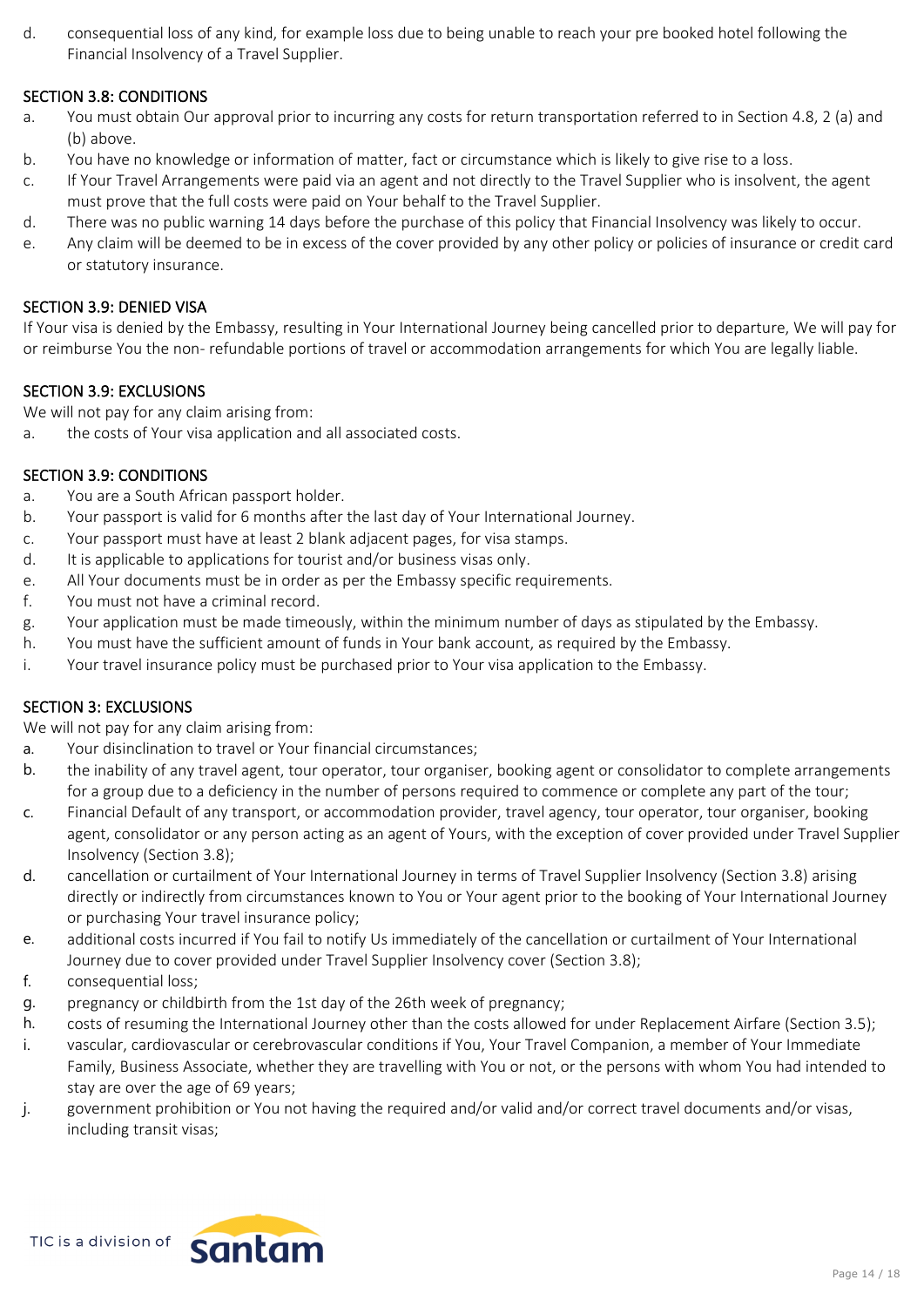- k. the Public Conveyance refusal to allow You to board;
- l. any omission to comply with health requirements of any country to be visited by You;
- m. Your failure to check-in or board at the correct prescribed time for Your scheduled transport services;
- n. Hijack, Riot, Strike or Civil Commotion for which there was a public warning 14 days or more prior to purchasing Your policy;
- o. retrenchment or redundancy if You are self-employed or if You take voluntary retrenchment;
- p. a Terrorist incident that occurs in the same city within 60 days;
- q. cancellation or curtailment for medical reasons not deemed necessary by a Medical Practitioner;
- r. any expenses incurred if You were aware at the time of applying for Your policy of any reason why the International Journey should be cancelled or curtailed;
- s. any expenses incurred when an International Journey is booked or undertaken against the advice of a Medical Practitioner or where the purpose of the International Journey is to receive medical treatment or advice;
- t. Epidemic and/or Pandemic. Section 3: International Journey Cancellation, International Journey Curtailment, International Journey Extension, Missed Connection, Replacement Airfare, Travel Delay, Weather Conditions, Travel Supplier Insolvency and Denied Visa does not cover death, injury, sickness, loss, damage, cost or expense whatsoever, legal liability, or any consequential loss directly or indirectly caused by, arising out of, resulting from or in consequence of:
	- i. Severe acute respiratory syndrome coronavirus 2 (SARS-CoV-2) or any variant or mutation of such virus; and/or
	- ii. Coronavirus disease (COVID-19) or any variant or mutation of such disease; and/or
	- iii. Any epidemic, pandemic or health emergency declared or classified as such by the World Health Organization or any national, regional or local governmental authority; and/or
	- iv. Any fear or threat of i, ii or iii above, whether actual or perceived.

### **SECTION 3: CONDITIONS**

a. Where You are provided with coupons or vouchers (for example by hotels/airlines/cruise/tour operators, etc) for the purposes of re-booking Your International Journey to a later date, this constitutes a monetary refund.

### **SECTION 4: PERSONAL LIABILITY**

If You become legally liable for accidental death, accidental bodily injury or illness of any person or loss or damage to property, We will pay for claims made against You. This amount includes any legal costs recoverable from You by the claimant/s and other expenses incurred with Our consent but shall never exceed the Limit of Liability stated in the Schedule of Insurance.

### **SECTION 4: EXCLUSIONS**

We will not pay for any claim arising from:

- a. liability arising from Your wilful, malicious or criminal activity;
- b. liability for damage to property which is in Your care, custody or control;
- c. any liability where indemnity is provided under any other insurance;
- d. liability for death, bodily injury or illness of any member of Your Immediate Family, Travelling Companion, Business Associate or an employee (or deemed by law to be an employee) of You or Your business;
- e. liability arising from the conduct by You of any profession, trade or business or the use or ownership by You of any mechanically propelled vehicle, aircraft or waterborne craft;
- f. liability that arises under a contract or agreement entered into by You, but not excluding liability which would have attached in the absence of such an agreement;
- g. liability for fines, penalties or punitive damages.

### **SECTION 4: CONDITIONS**

- a. No admission, offer, promise or payment shall be made by You without Our written consent.
- b. We shall be entitled, if We so desire, to take over and conduct in Your name, the defence and/or settlement of any claim, or to prosecute in Your name, for Our own benefit, any claim for indemnity or damages or otherwise against any person and shall have full discretion in conducting such proceedings or in settling any claim.
- c. We may at any stage of the proceedings pay to You the full amount of Our liability under this policy in respect of any claim and shall thereupon not be responsible for any loss alleged to have been sustained in consequence conduct in connection with the prosecution of such claims or proceedings and shall have no further liability to You under this

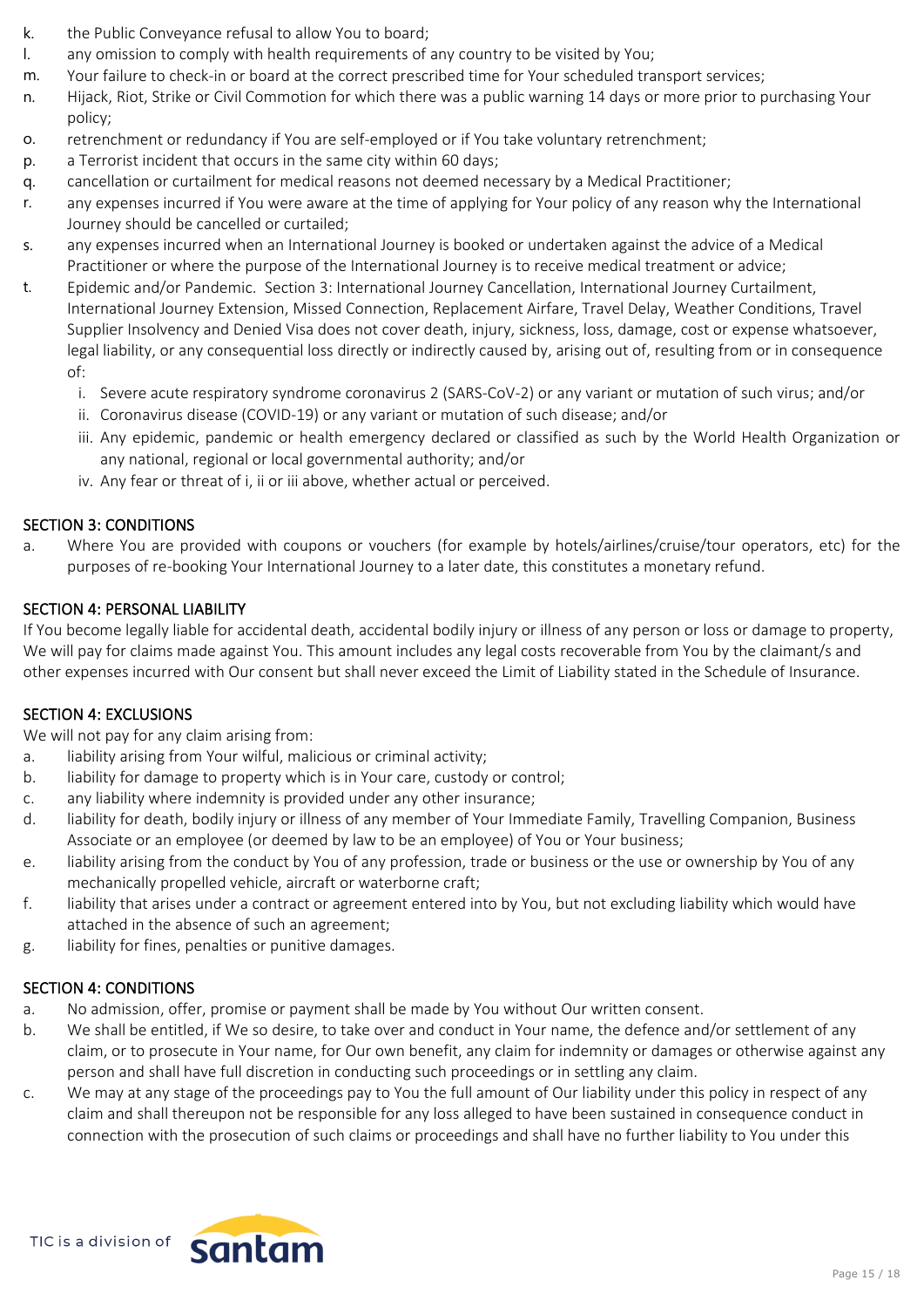section.

## **SECTION 5: HIJACK AND HOSTAGE OR WRONGFUL DETENTION**

If the transport in which You are travelling is Hijacked and You are held hostage or if You are wrongfully detained We will pay You the daily inconvenience benefit.

### **SECTION 5: EXCLUSION**

We will not pay for any claim arising from:

a. You being held hostage or being wrongfully detained by any member of Your Immediate Family, Relative, Travel Companion, Business Associate, employer or employee.

### **SECTION 6: LEGAL EXPENSES**

If You are imprisoned or threatened with imprisonment, We will assist You in locating and appointing legal counsel and pay for legal expenses incurred by You.

### **SECTION 6: EXCLUSIONS**

We will not pay for any claim arising from:

- a. legal practitioners not licensed or authorised to provide counsel;
- b. the pursuit of a claim against a tour operator, travel agent, Assistance Company, conveyance carrier, Us or any agent of Ours or Our Assistance Company;
- c. legal advice or expenses incurred as a result of a legal action brought against You or Us, by a Spouse, Accompanied Children, Relative, Business Associate or employee of Yours;
- d. any criminal or illegal act intentionally committed by You.

# **SECTION 7: LUGGAGE, CASH AND TRAVEL DOCUMENTS**

## **SECTION 7.1: LUGGAGE**

If Your luggage, clothing or Personal Effects are accidentally lost, stolen or damaged We will indemnify You by payment, replacement or repair (at Our option) subject to the following:

- 1. there is a limit of 25% of the insured sum for any single item of luggage or Personal Effects, unless otherwise stated. If additional luggage cover has been purchased, the single item limit will apply to the original insured benefit;
- 2. a camera, its lenses and fittings and the camera case shall be deemed a single item;
- 3. a mobile phone / satellite phone and its fittings (including photographic fittings) shall be deemed a single item and is limited to R2 000;
- 4. spectacles, sunglasses, contact lenses are limited to R1 500 per pair;
- 5. golf clubs and golf equipment shall be deemed a single item;
- 6. jewellery and its attachments shall be deemed a single item and is limited to R1 000;
- 7. dress watches, sports watches and activity trackers, including chargers, shall be deemed a single item;
- 8. a laptop and/or Tablet Personal Computer, plus accessories, including but not limited to battery charger, adapter and case, shall be deemed a single item and proof of ownership must be provided.

### **SECTION 7.2: CASH AND TRAVEL DOCUMENTS**

We will reimburse You in respect of accidental loss of or damage to personal cash (meaning bank and currency notes and coins), and non-refundable accommodation vouchers, prepaid and non-refundable entertainment tickets, the reissuing cost of existing travel tickets, traveller's cheques, credit cards, visas, passports and vouchers.

### **SECTION 7: EXCLUSIONS**

We will not pay for any claim arising from:

- a. delay, detention, destruction or confiscation by customs officials or other authorities;
- b. Your contractual obligations resulting from a mobile or satellite phone;
- c. loss or damage to a mobile or satellite phone and its fittings unless personally carried with You;
- d. wear and tear, mildew, rust or corrosion, the action of insects, moth or vermin, or clothing or Personal Effects being cleaned, dry cleaned, dyed, altered or repaired;
- e. loss or damage to fragile or brittle articles unless caused by fire or accident to the transport in which they are being carried;

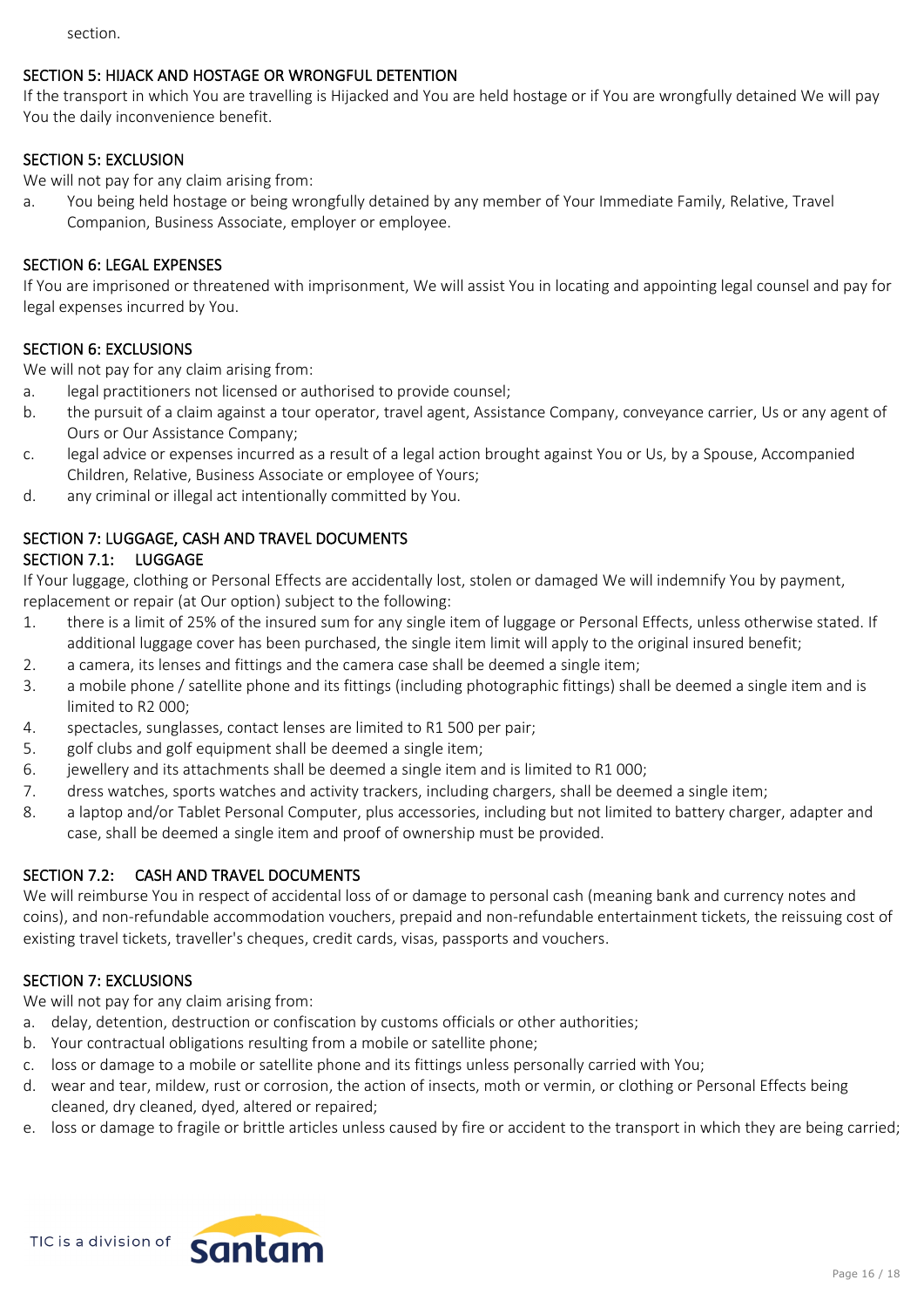- f. theft from an unattended vehicle unless such property is securely contained in a compartment of the vehicle that is not visible to passers-by and entry to the vehicle is gained by visible, forcible and violent means;
- g. mechanical or electrical breakdown or derangement;
- h. loss or damage to bonds, stamps, negotiable instruments, manuscripts, deeds, securities of any kind or bullion;
- i. loss or damage to sporting equipment or tools of trade whilst in use;
- j. loss and/or damage to surf boards, fishing rods and bicycles, together with all accessories;
- k. loss or damage to unaccompanied luggage;
- l. scratches and/or dents to luggage;
- m. jewellery and/or cash left unattended;
- n. any loss that has not been reported within 48 hours to the most appropriate authority where the loss occurred (for example the local Police Station, Airline, Airport Security, Hotel or Rail Station). You must provide Us with written proof that the loss was reported within 48 hours.

## **SECTION 7: CONDITIONS**

- a. You must always exercise reasonable care for the safety, security and supervision of property at all times and must not leave property unattended in a public place, unlocked building or unattended unlocked vehicle;
- b. You must take all reasonable precautions to minimise any loss and not abandon any damaged property;
- c. You must always attempt to make a recovery from the transport carrier and never leave an airport or station with a damaged suitcase and/or one that has been tampered with and/or had items removed or damaged, unless it has been reported to the carrier and a written report obtained;
- d. Any claim will be deemed to be in excess of cover provided by the transport carrier;
- e. All jewellery, cash and documents must be carried on Your person or locked in a safety deposit box;
- f. Cell phones must be black listed and proof thereof submitted as supporting documentation with Your Claim;
- g. Any electronic equipment (including but not limited to cameras, cellular phones, satellite phones, navigation systems, laptops, tablet personal computers and/or eReaders) must accompany You as hand / cabin luggage.

## **SECTION 8: LUGGAGE DELAY**

If Your luggage has been delayed, misdirected or temporarily misplaced for a period in excess of the period stated in Your Schedule of Insurance, We will reimburse the cost of purchasing emergency essential items of clothing and Personal Effects.

Written proof of delay from the transport provider must be submitted with any claim along with receipts in support of the purchase of emergency, essential items of clothing and Personal Effects. This is not a cash benefit.

### **SECTION 8: EXCLUSIONS**

We will not pay for any claim arising from:

- a. Your omission for any reason to check in according to the scheduled times;
- b. delay, detention, destruction or confiscation by customs officials or other authorities;
- c. delayed luggage on return to Your Country of Residence.

# **SECTION 9: EMERGENCY SERVICES**

- a. Medical Referral
	- The Assistance Company will endeavour to arrange for medical attention and hospitalisation if necessary.
- b. Medical Monitoring
	- The Assistance Company will endeavour to provide continued medical monitoring of Your condition if necessary.
- c. Emergency Medicine

If special medicines are unobtainable locally, the Assistance Company will endeavour to assist You with obtaining and despatching these medicines.

d. Evacuation

When medical facilities are not available locally, the Assistance Company will endeavour to arrange emergency evacuation under constant medical supervision by whatever means necessary to the nearest facility capable of providing the required care.

e. Repatriation

In the event of Your repatriation home, the Assistance Company will endeavour to make all necessary arrangements.